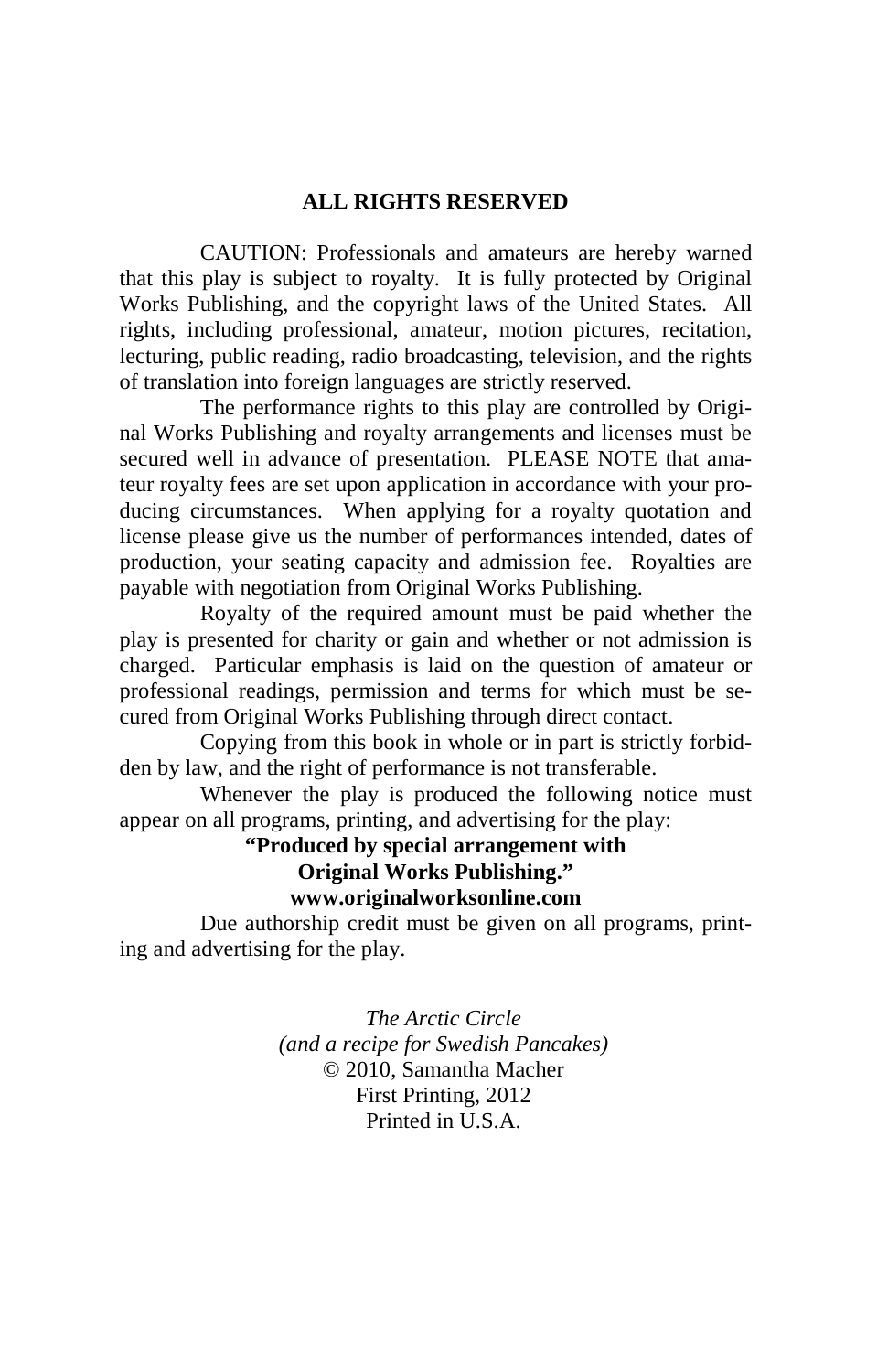# **More Great Plays Available From OWP**

# **The Charm of Preparedness by Jorge Ignacio Cortiñas**

 4 Males, 3 Females No intermission

**Synopsis:** A college is turned inside out when a pre-med student begins to organize a campus-wide preparedness drill. Is this guy for real, or is this all just a ruse to impress Greta, the nursing student? Will the students who volunteer to play chemical burn victims be able to earn extra credit? Does college actually prepare anyone for anything? A very droll comedy about growing the frack up.

# **Mitzi's Abortion** *A Saint's Guide to Late-Term Politics and Medicine in America* **by Elizabeth Heffron**

4 Females, 3 Males

**Synopsis**: With humor, intelligence and honesty, *Mitzi's Abortion* explores the questions that have shaped the national debate over abortion, and reminds us that whatever we may think we believe, some decisions are neither easy nor simple when they become ours to make. A generous and compassionate comedy with serious themes about a young woman trying to make an intensely personal decision in a system determined to make it a political one.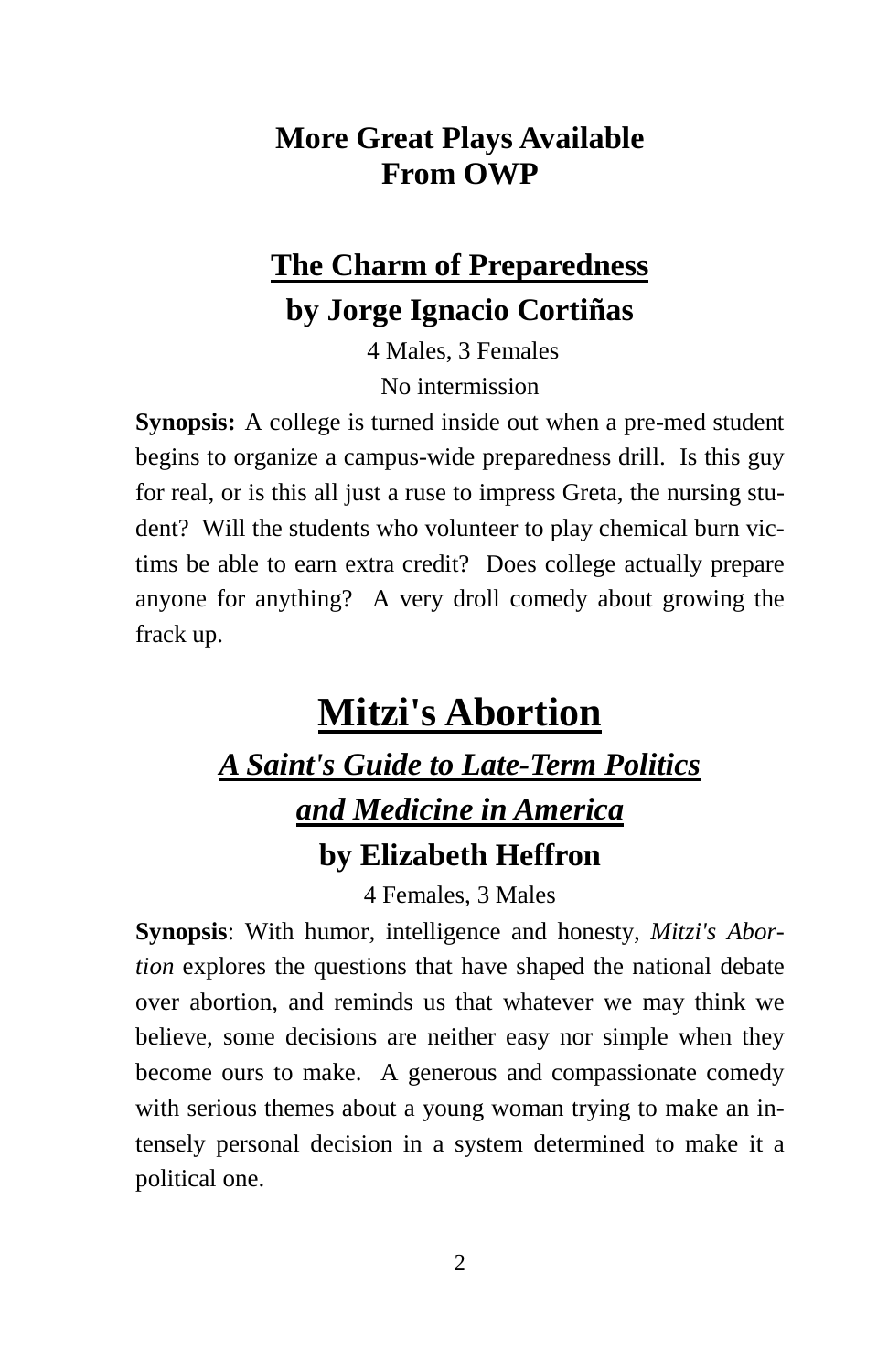# The Arctic Circle (and a recipe for Swedish pancakes)

\_\_\_\_\_\_\_\_\_\_\_\_\_\_\_\_\_\_\_\_\_\_\_\_\_\_

A play of length by Samantha Macher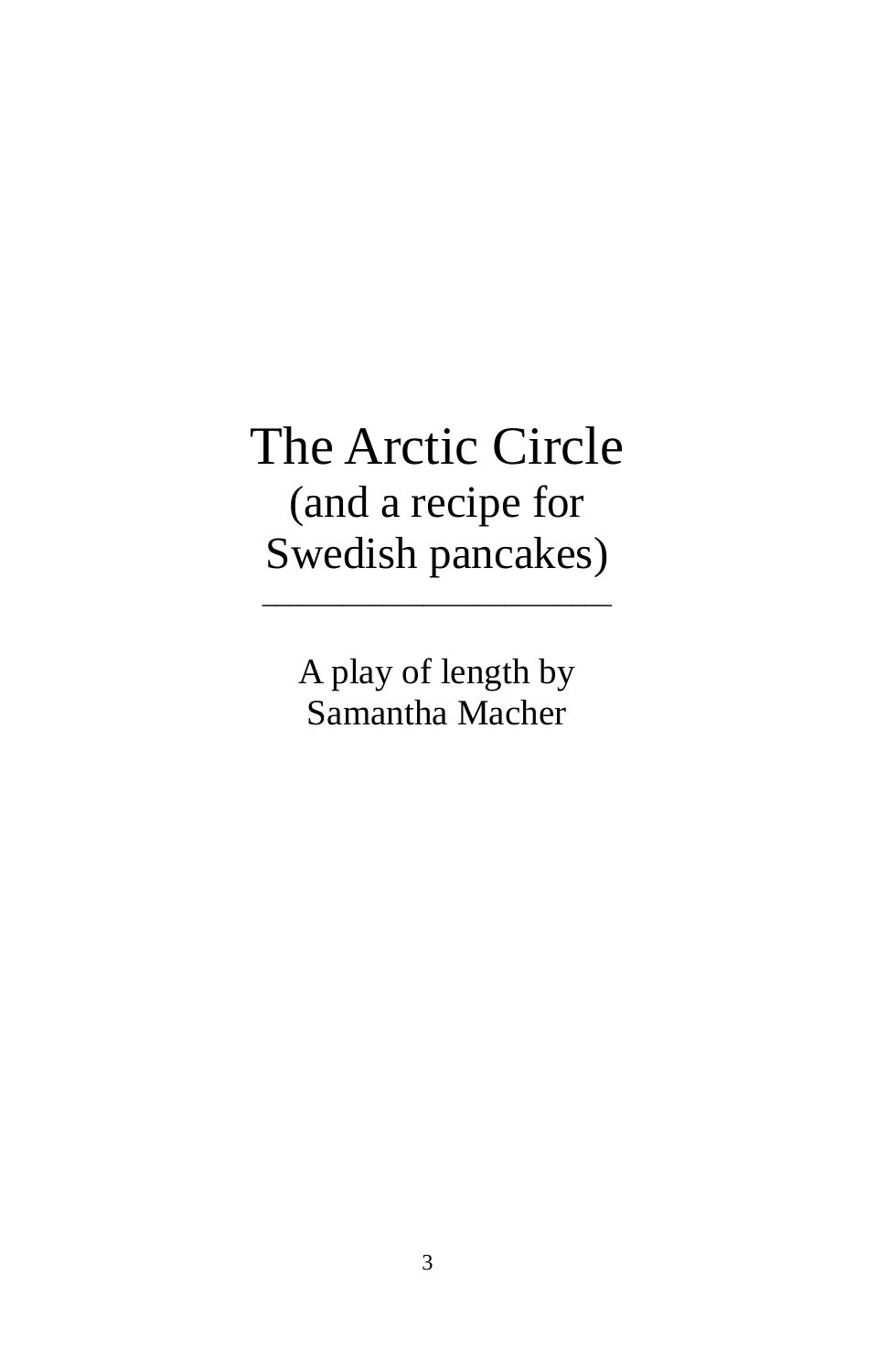# A DEDICATION

If I had to write a list of all the people who contributed to the writing, the readings, the productions, and eventually the success of "The Arctic Circle..." it would be longer than the book, so here is a thanks to everyone who made this play a reality: Thanks, everyone!

Additionally, I would like to especially thank Bob Moss, for asking all the right questions, and never making me answer them. The original cast and crew of the play for being brilliant, generous collaborators and friends. Matt Marshall and Charlie Boswell for your unending support of my budding career. The City of Roanoke Virginia, and the Playwright's Lab at Hollins University for giving playwrights the infrastructure to make their art. My parents for not forcing me to go into a more practical field of study (not all writers can say that, so thanks, guys!). Kris Knutzen and Adam Hahn for struggling through First Drafts class with me. And finally, Todd Ristau without whom this play, its first production, and this publication would not exist.

You have all inspired me more than you know.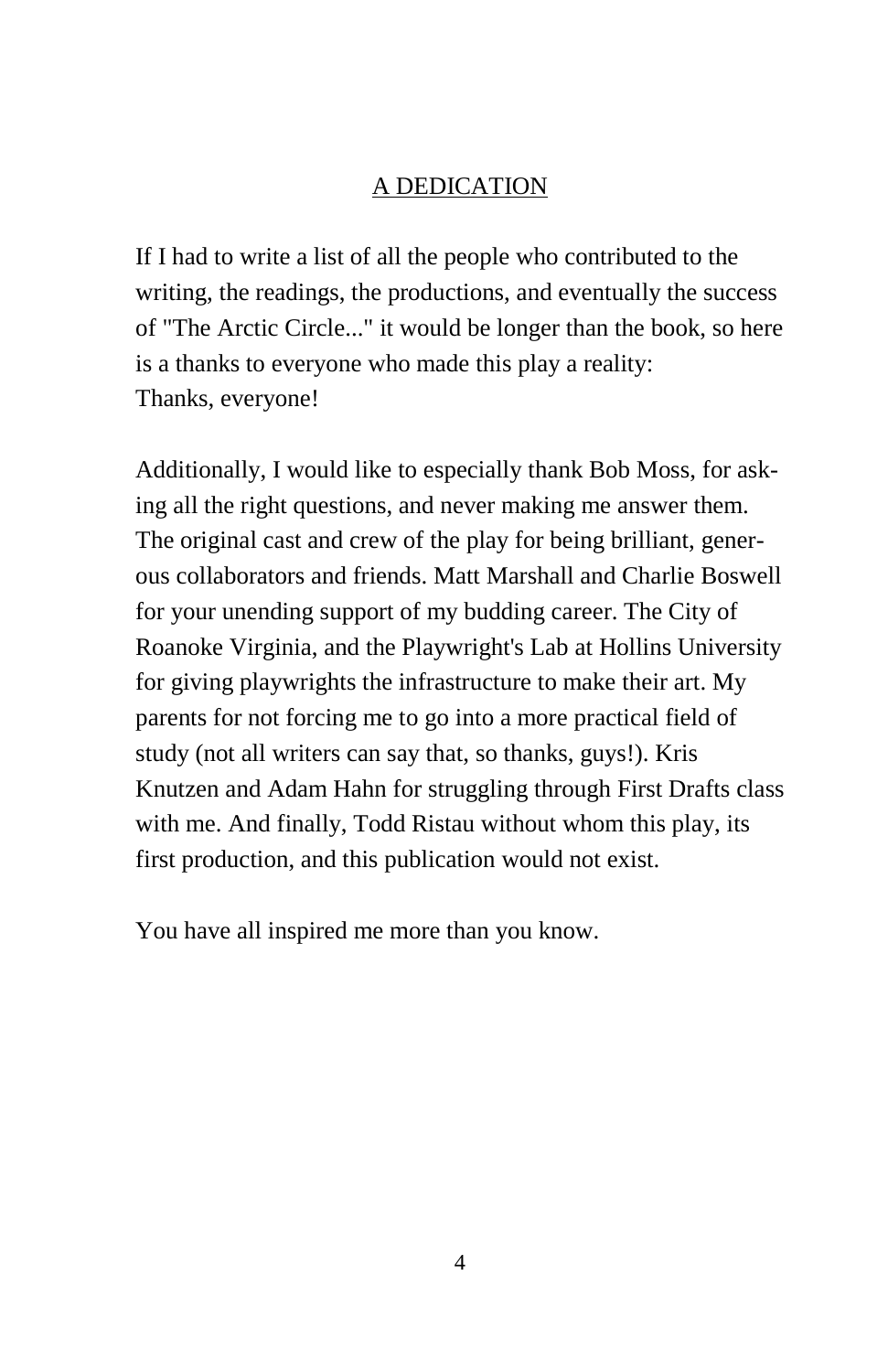THE ARCTIC CIRCLE (and a recipe for Swedish pancakes) was originally produced at the Mill Mountain Theater on February 14, 2012. It was a co-production with the Playwrights Lab at Hollins University. The production designer, dramaturg, and technical director was RM Quirk, Stage Manager was Taylor Marun, associate producer was Rusty Thelin. It was directed by Bob Moss.

The cast was as follows:

Musician: Shay Mullins Elin: Susanna Young Narrator: Todd Ristau Paul: Chad Runyon Random Boyfriends/Baristas: Drew Dowdy

On February  $21<sup>st</sup>$  the production transferred to The White Box Theater at 440 Studios in New York City.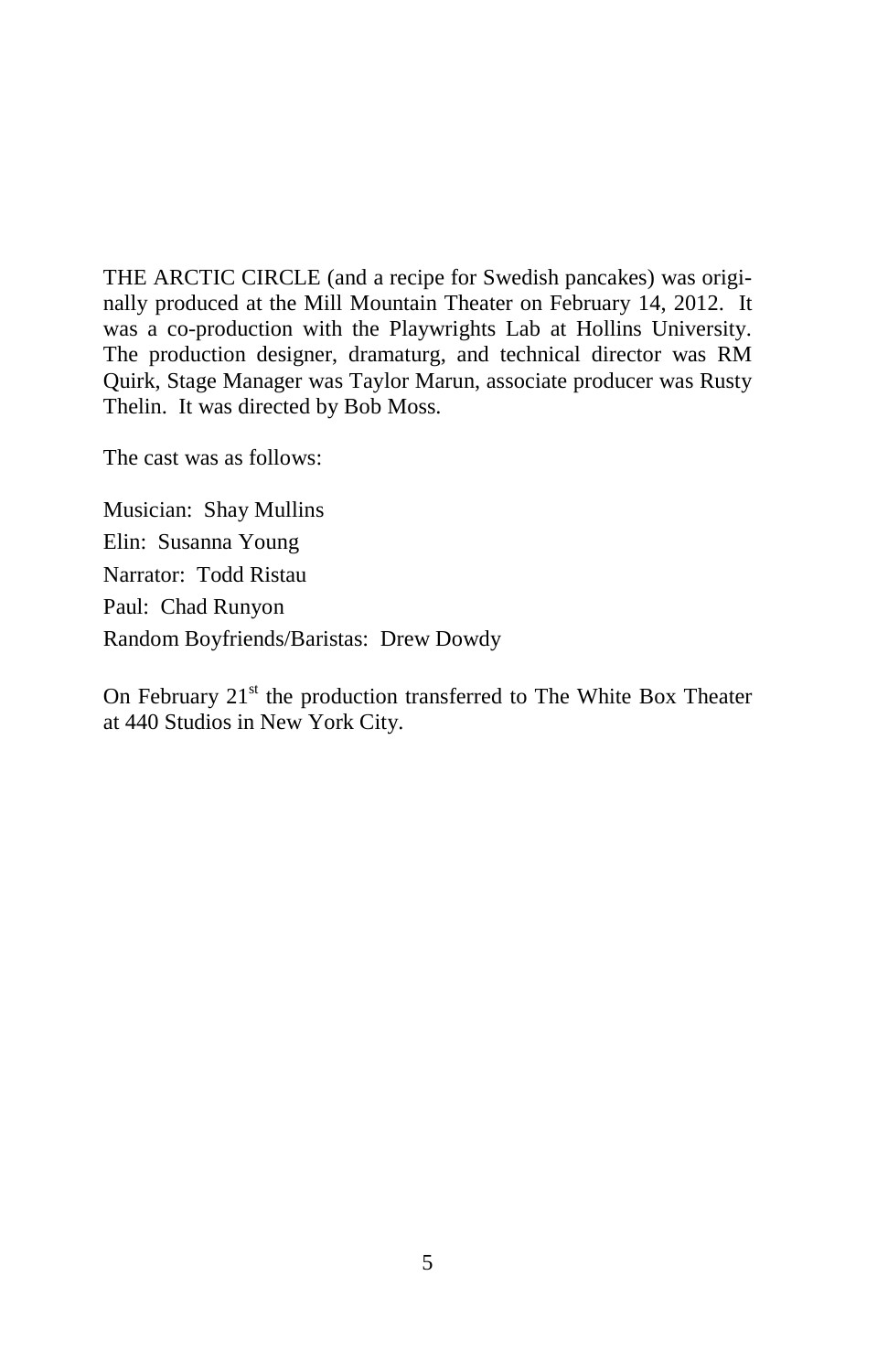**SETTING:** Elin's Past, Present and Future.

# **CHARACTERS:**

**ELIN:** Who doesn't know what she wants when she's young, and hasn't figured it out yet when she's older, either.

**HER HUSBAND:** Paul **HER RANDOM BOYFRIENDS:** Noah, Preston, John and Colin **HER WOMANFRIEND:** Taylor **AND FINALLY, TWO BARISTAS:** One American, and one Swede

**Note:** You don't actually need to be in Sweden to perform the last few scenes, but I think it would help.

**Note:** All excessive boyfriends/baristas can be doubled. Elin and Paul in their incarnations should be played by the same people, who can look like a thirty year old or a fifteen year old. As a result, you could easily have a cast of only four people.

**Note:** The Swedish in the play is meant to be inaccurate, and played for comedy.

**VITAL NOTE:** The stage directions can and should be read as a character in whatever way the director sees fit. All stage directions that are meant to be read will be *bolded and italicized.*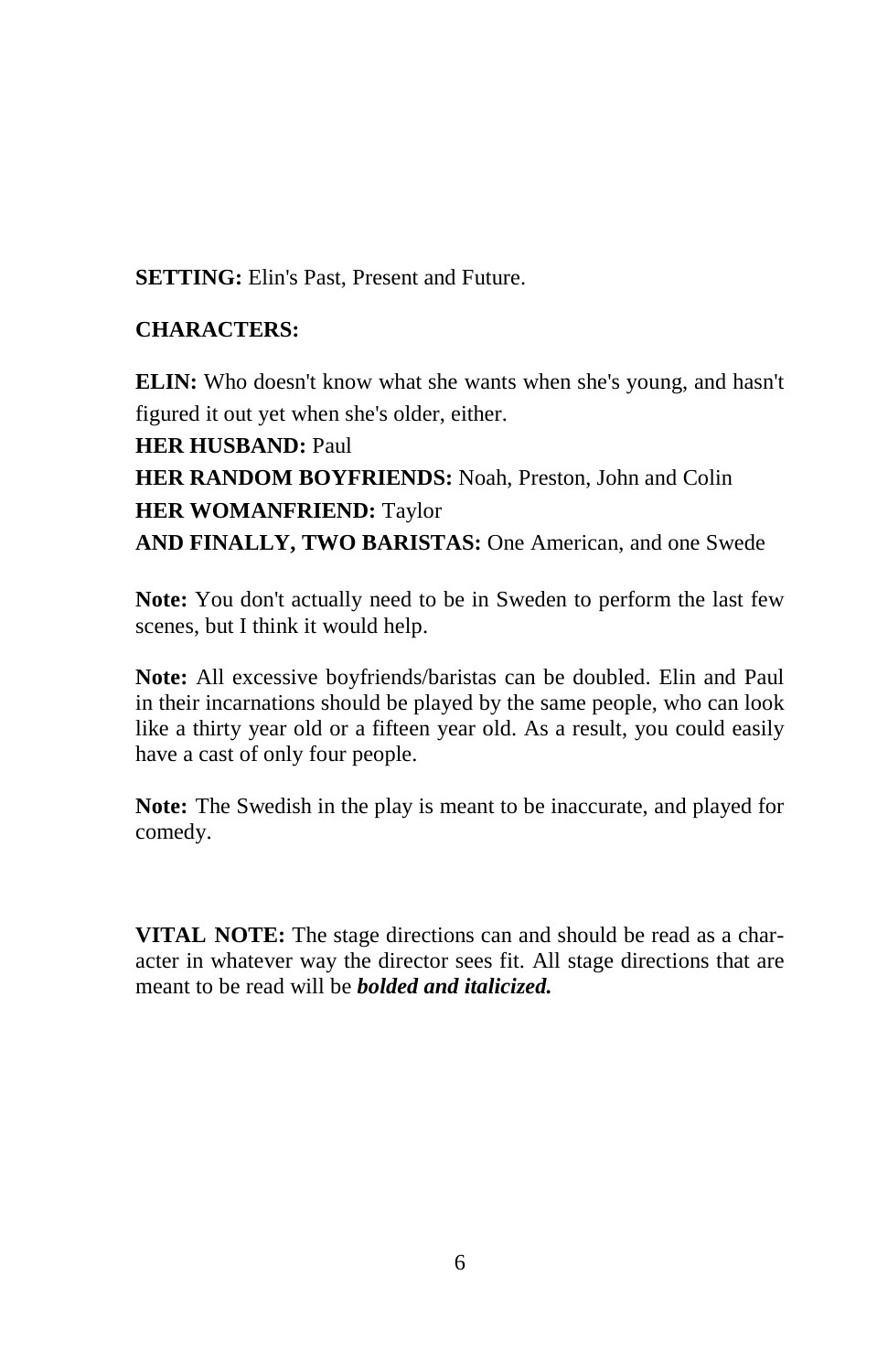# **A Recipe for Swedish Pancakes (needed for last scenes):**

# **Ingredients**

 4 eggs 2 cups milk 1/2 cup all-purpose flour 1 tablespoon sugar 1 pinch salt 2 tablespoons melted butter

# **Directions**

1. In a large bowl, beat eggs with a wire whisk. Mix in milk, flour, sugar, salt, and melted butter.

2. Preheat a non-stick electric skillet to medium heat. Pour a thin layer of batter on skillet, and spread to edges. Cook until top surface appears dry. Cut into 2 or 4 sections, and flip with a spatula. Cook for another 2 minutes, or until golden brown. Roll each pancake up, with lingonberry butter or lingonberries and serve.

**Note:** For lingonberry butter recipe, please consult the internet.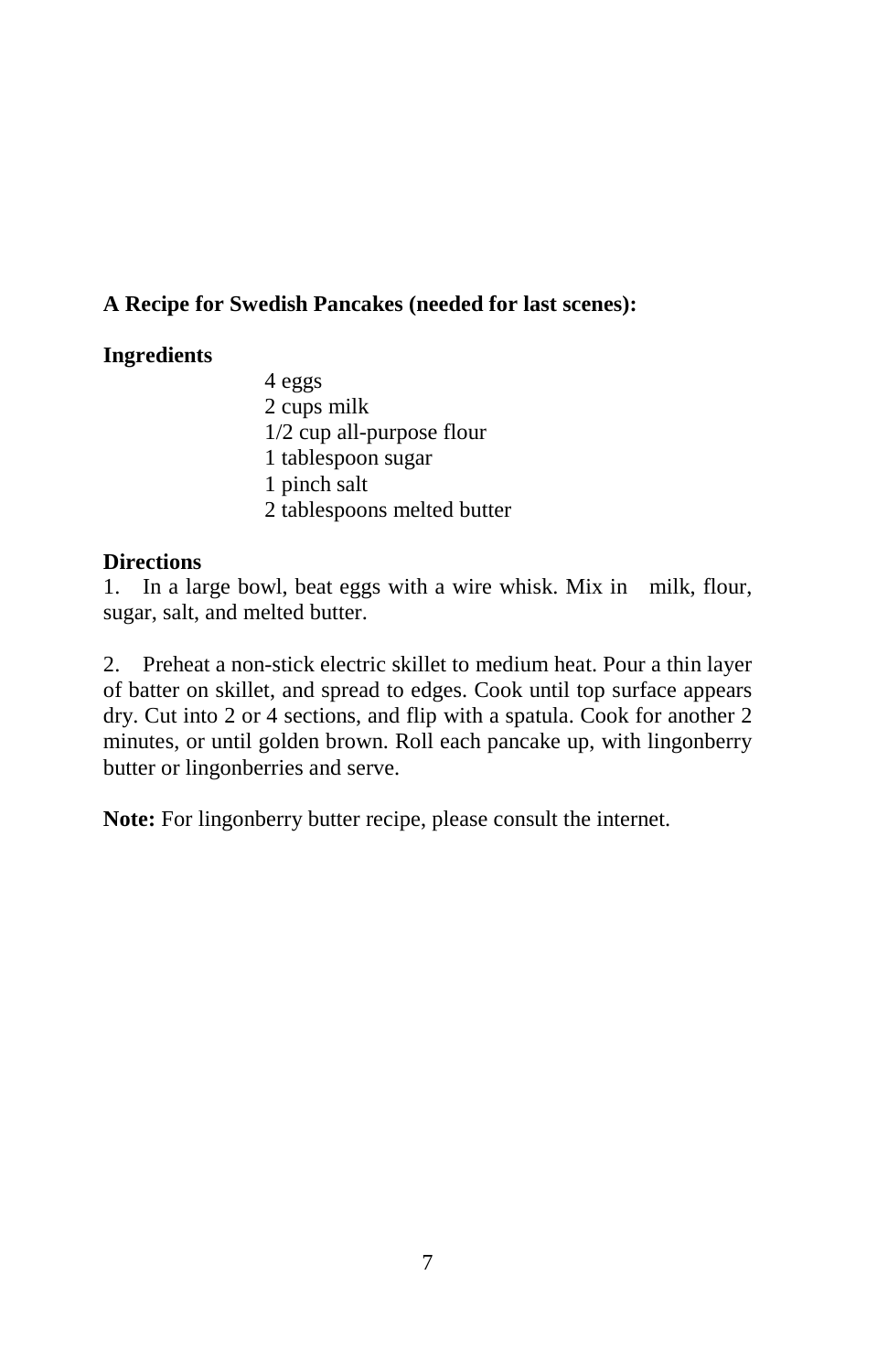# **THE ARCTIC CIRCLE**

#### PROLOGUE

*Adult Elin. She is in Sweden. She is eating Swedish pancakes. People walk by her, and nod and smile, but she isn't sure what to say to them. She wants to say that she has run away from home. Instead, she inhales a plate full of pancakes.* 

#### SCENE ONE

*Teenagers in Virginia. ELIN and NOAH standing only a breath apart. They don't caress. They don't gaze into each other's eyes, only stare longingly at the other's body, hands inching up from their sides but unsure of what to touch. This continues for long, agonizing moments.* 

ELIN: How do we do this?

NOAH: I don't know.

*They finally look each other in the face, swallowing gasping breaths.* 

ELIN: I think this is how we start.

*She tenderly puts her hands on his sides and leans into his body. She aches.* 

NOAH: Alright.

# *He reciprocates, resting his lips at the nape of her neck, sighing endlessly. Their movements are slow and painful. She kisses his face everywhere except his lips.*

ELIN: This isn't--

NOAH: No. I don't know. I don't think--

*He grabs her hands and holds them with wavering conviction.* 

ELIN: We can't.

NOAH: Why?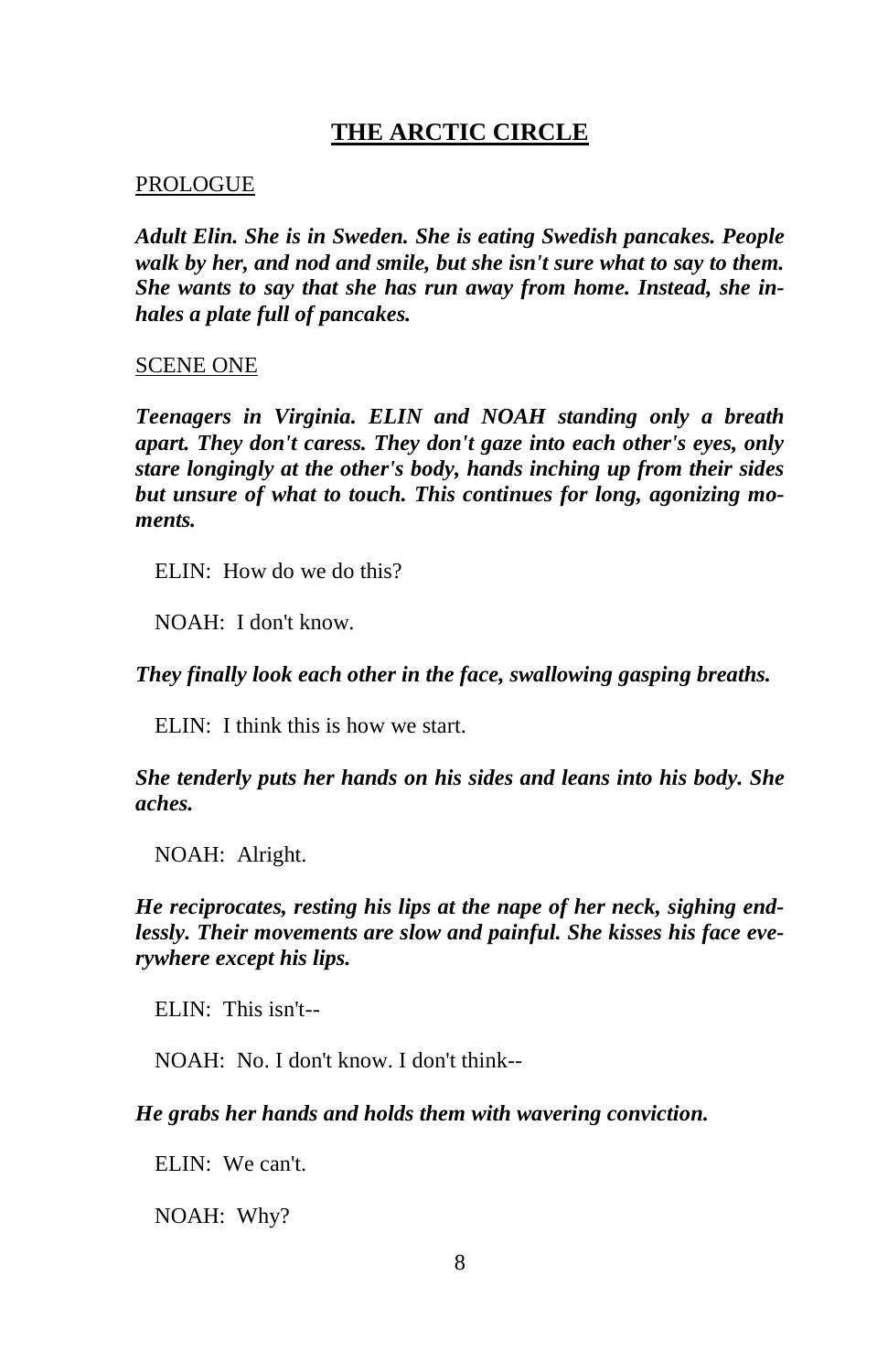ELIN: We can't.

#### *She embraces him. His arms fall to his sides.*

*We* can't.

#### *She stops.*

I might love you.

That's too much.

#### SCENE TWO

## *Elin, now grown, would like to know what happened to her misspent youth.*

ELIN: I would like to know what happened to my misspent youth.

# *A Barista looks up from her fancy coffee machine. She is foaming milk. CHHH CHHH.*

BARISTA: What?

ELIN: I said, I would like to know what happened to my misspent youth?

#### *CHHH CHHH.*

BARISTA: WHAT?

ELIN: Never mind. I think I figured it out.

# *Elin drinks a four dollar cup of coffee. There is an inspirational quote on the cup. CHHH CHHH.*

Who comes up with these quotes?

BARISTA: Corporate.

ELIN: Oh.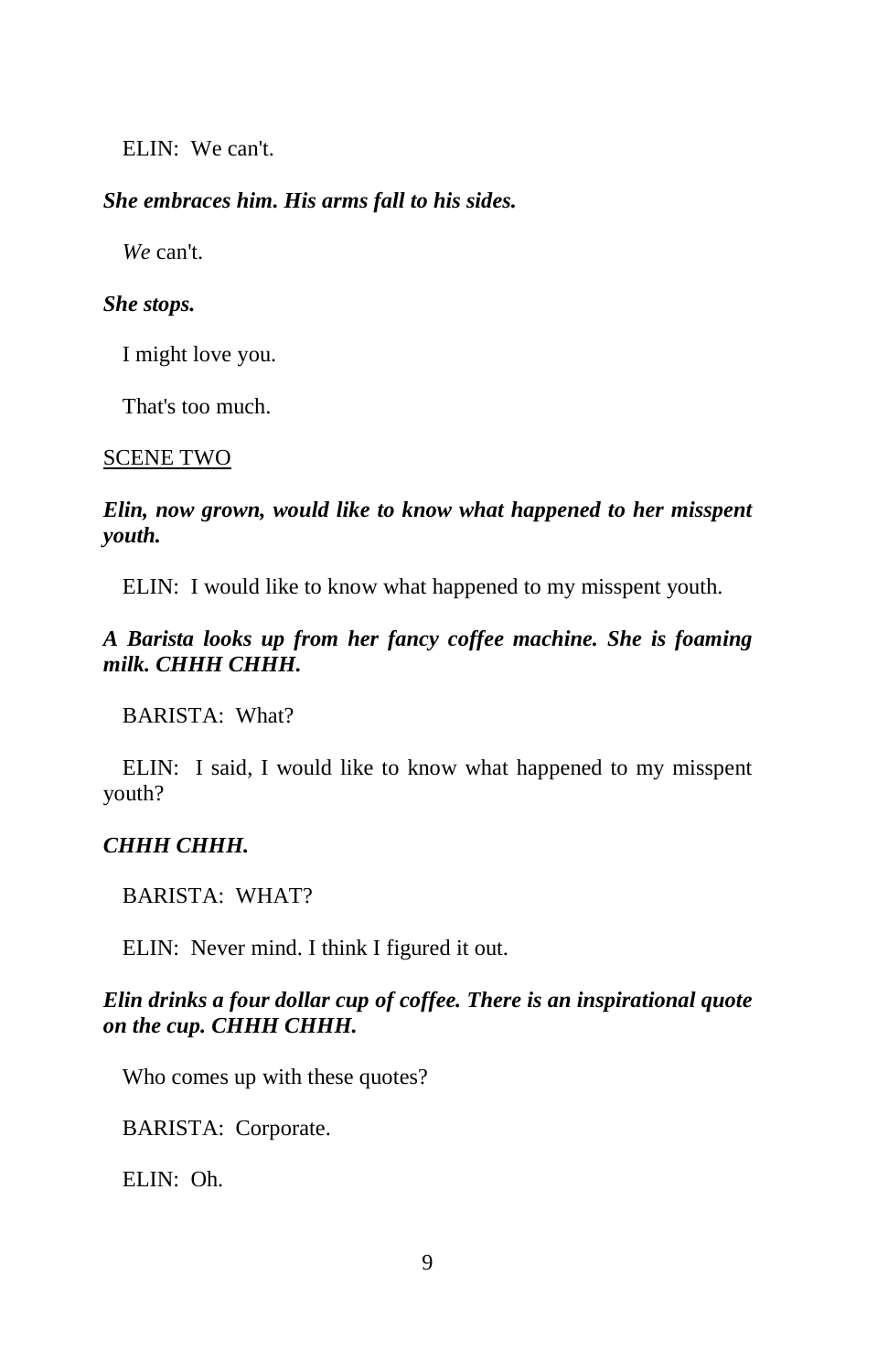BARISTA: Anything good?

ELIN: Nothing relevant.

BARISTA: Have you considered getting a second cup?

ELIN: Is it four dollars?

BARISTA: Yes.

ELIN: Then no.

# *Barista goes back to the grind. CHHH CHHH. She ignores Elin. Elin does not much care for being blatantly ignored, particularly by women. She clears her throat.*

BARISTA: Yes?

ELIN: "A kiss is a lovely trick designed by nature to stop speech when words become superfluous."

BARISTA: Oh?

ELIN: Ingrid Bergman.

BARISTA: The Seventh Seal?

ELIN: *Ingrid* Bergman.

BARISTA: There's a difference?

ELIN: There's a penis.

BARISTA: Oh.

ELIN: Both Swedes.

BARISTA: I don't know much about Sweden.

ELIN: It's a lovely country.

BARISTA: You've been?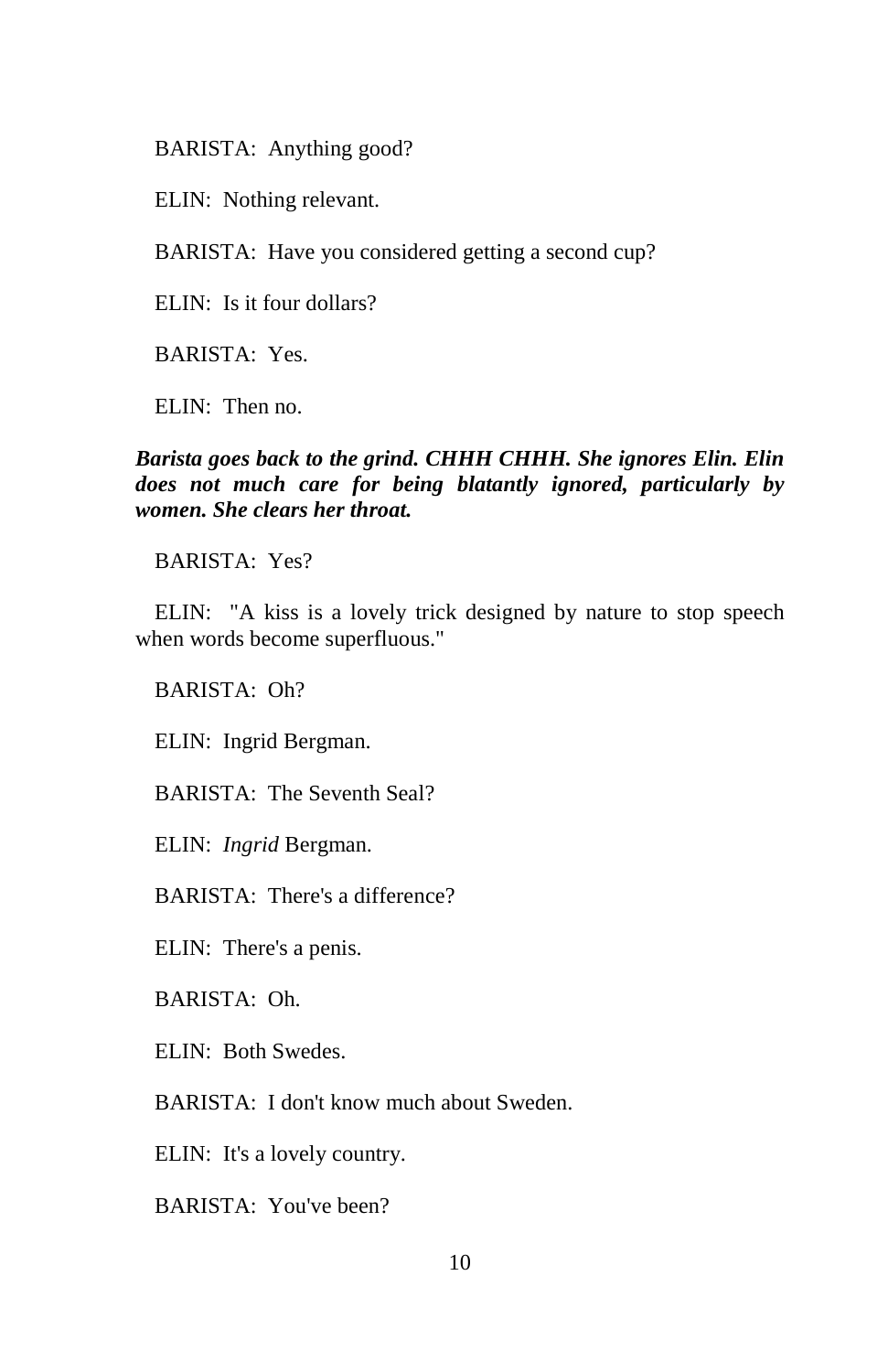ELIN: Many times. I have family there.

BARISTA: Lucky you.

ELIN: I don't know how lucky I am. She was married three times you know.

BARISTA: Who?

ELIN: Ingrid Bergman.

BARISTA: I don't know that I would take her advice on love then.

ELIN: Love nothing. Kissing is a completely different animal. Besides, I think it takes at least two practice marriages to get it right.

BARISTA: How many have you had?

ELIN: One.

BARISTA: Have you gotten it right?

ELIN: I don't know yet.

BARISTA: How long have you been together?

ELIN: Thousands and thousands of lifetimes. In this one, only ten short years.

BARISTA: Congratulations.

ELIN: Congratulations?

BARISTA: On your marriage.

*Elin is confused by this. She pauses. She walks to the garbage and throws the cup away.* 

ELIN: Thank you.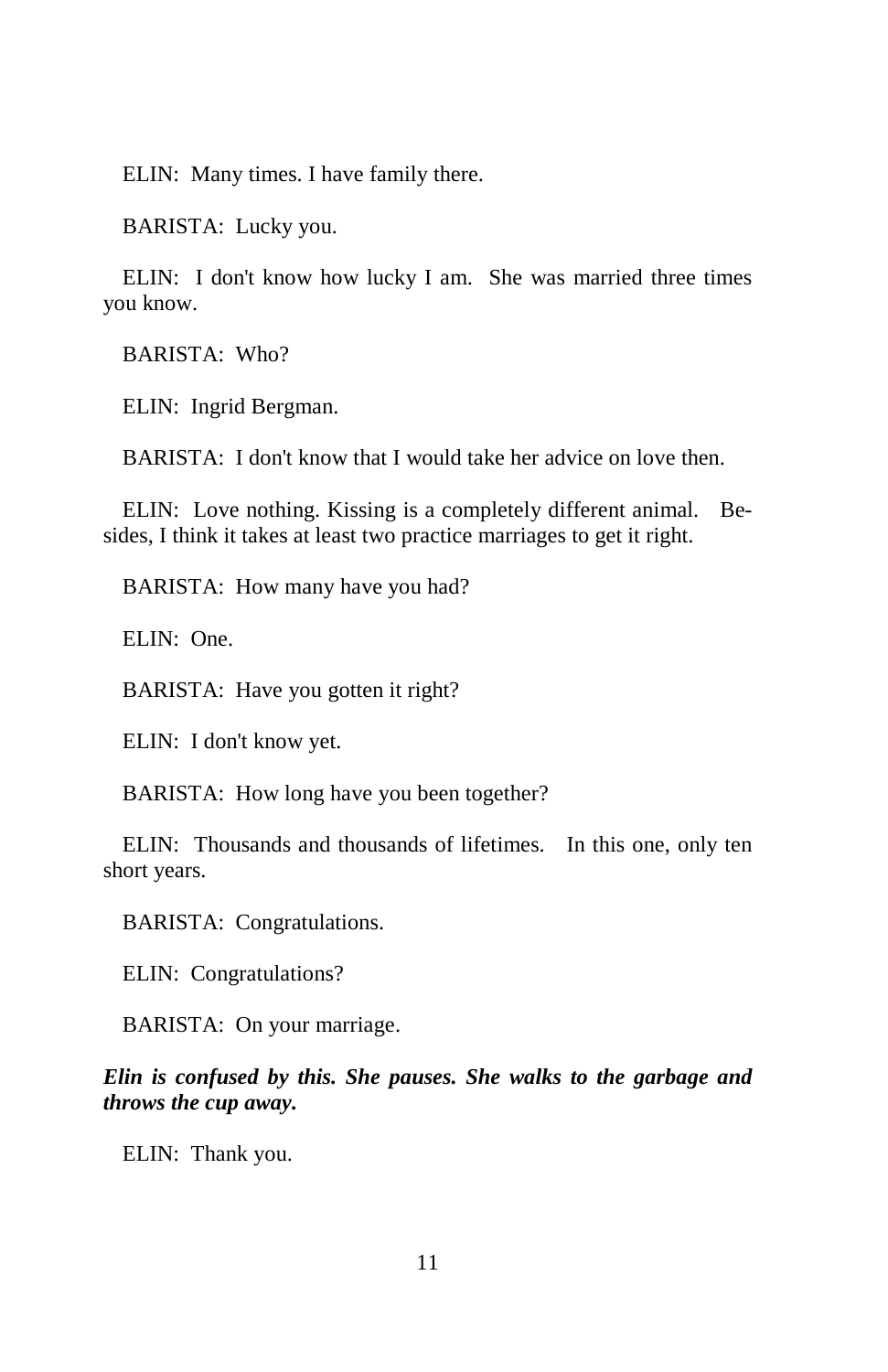#### SCENE THREE

*Teenage Elin. She is looking at herself in the mirror. She takes off her shirt and looks down at her developing breasts through a conservative bra.* 

ELIN: Damn.

*She begins to rifle through a drawer of feminine undergarments. The floor becomes awash in lace and satin. She finds the perfect bra. It is eighty-six percent lycra, fourteen percent spandex. She puts it on over the other and deftly removes the other from underneath.* 

Better.

*She decides that it is not, in fact, better. She rifles again through the drawer. The undergarments are less provocative. This is the section all women have in their drawers. Underwear specifically reserved for church and menstruation. She finds a second sports bra. She puts it on over top of the first.* 

Much better.

*She looks at herself in profile in the mirror, pleased with her flattened curves. She puts her top back on and leaves.* 

#### SCENE FOUR

*Adult Elin is sitting on the couch next to her husband, PAUL. He looks like a Paul. He is reading the paper. She is mindlessly crocheting another pair of baby booties for the infants of people she doesn't much care for, but doesn't have anything against in particular. She holds up the booties.* 

ELIN: It's booty time.

*He rustles the paper. But doesn't look up.* 

PAUL: Excuse me?

ELIN: Booty time.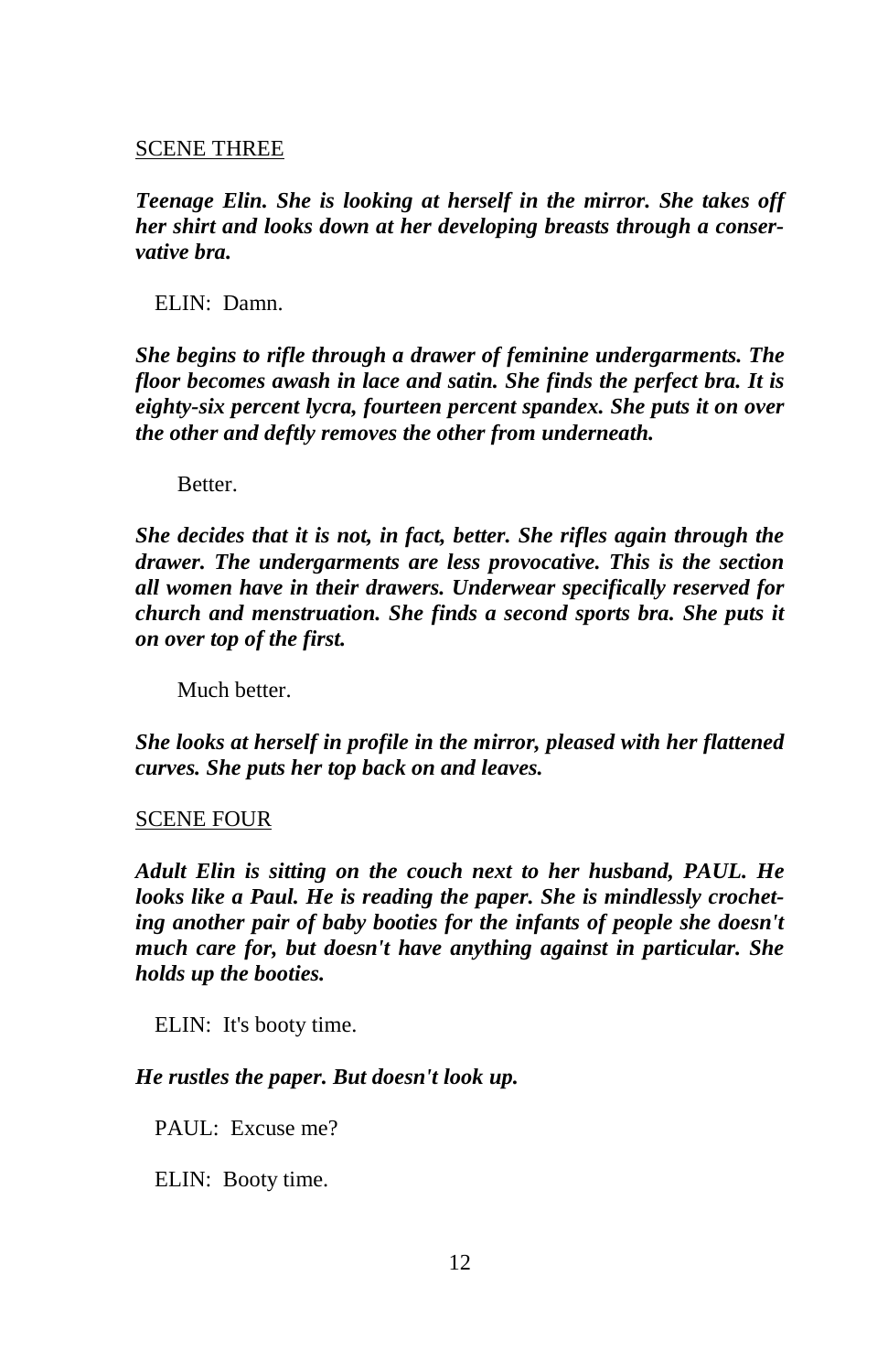# *She looks at him.*

It's booty time.

# *He finally looks up after ages of indifference.*

PAUL: Whose booties are they?

ELIN: They are for the fruit of Jack and Colleen's loins.

PAUL: Jack and Colleen--

ELIN: From choir.

PAUL: Oh. Well. Does this fruit have a name?

ELIN: I think they named it Siobhan. (Sha-Von)

PAUL: Siobhan?

ELIN: S-I-O-B-H-A-N.

PAUL: I hate the Irish.

# *He picks up his paper and begins thumbing through it. She goes back to crocheting.*

ELIN: I was thinking--

PAUL: Hmm?

ELIN: Have you-- never mind.

PAUL: What?

ELIN: It's nothing.

PAUL: What's wrong?

# *He puts down his paper.*

Hmm? What is it?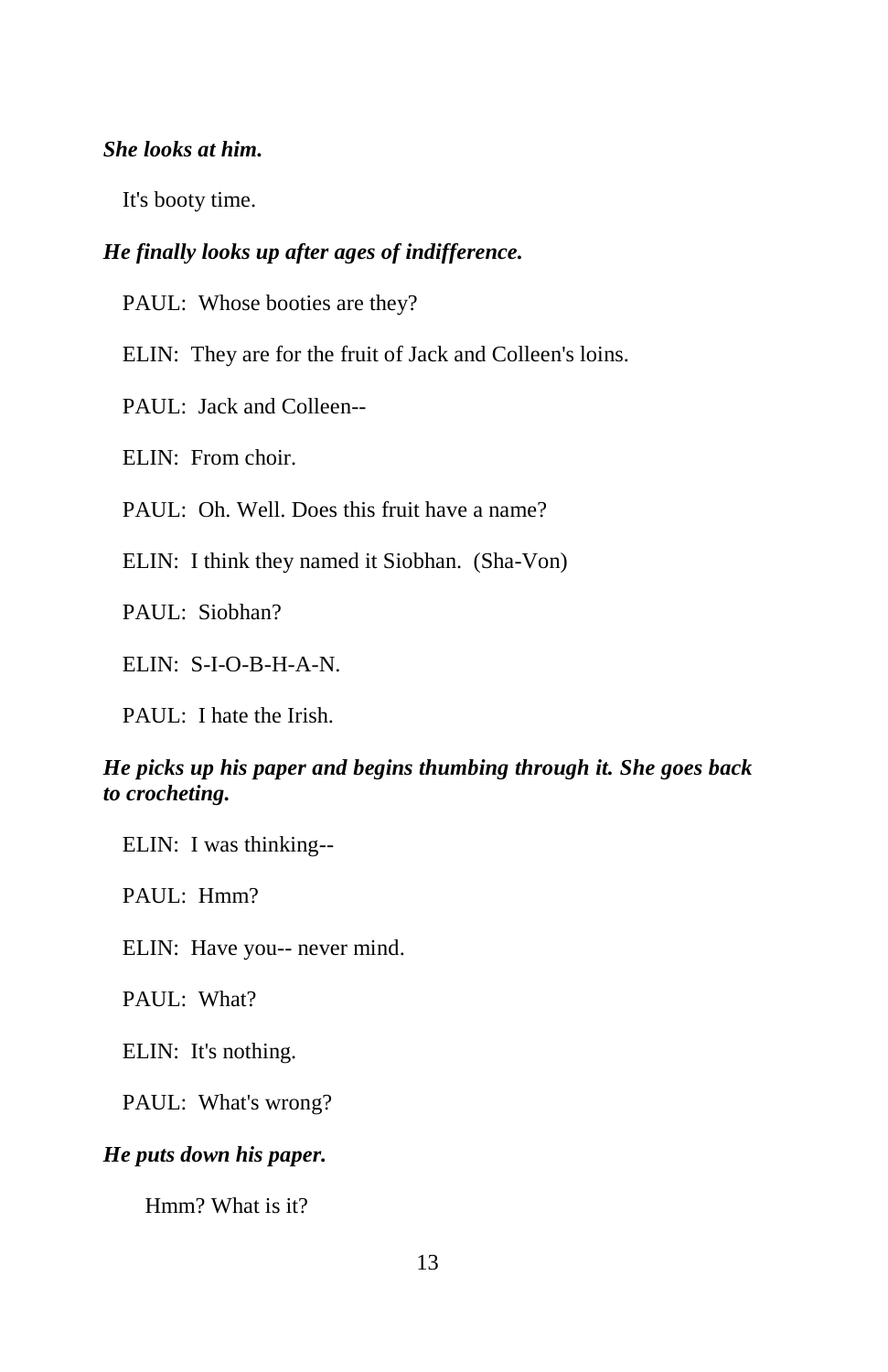ELIN: Do you think-- do you think we'd be good parents?

PAUL: This again?

# *He picks the paper back up.*

ELIN: Yes, this again. I ache for motherhood.

PAUL: Take an aspirin.

ELIN: But--

PAUL: We've talked about this. We would be horrible parents. You in particular. You don't know anything about children.

ELIN: That's not true. I once *was* one.

PAUL: You don't *like* children.

ELIN: I've always liked children, I just told you I didn't so we'd have something to talk about.

PAUL: The misery of parenthood.

ELIN: The joylessness of reproduction.

PAUL: The expulsion of a fetus from your womb--

ELIN: And the inevitable damage to my most tender places.

# *Their silence is a vacuum.*

PAUL: What should we have for dinner?

ELIN: I don't feel like cooking.

PAUL: You never feel like cooking.

ELIN: Let's go out.

PAUL: Fine.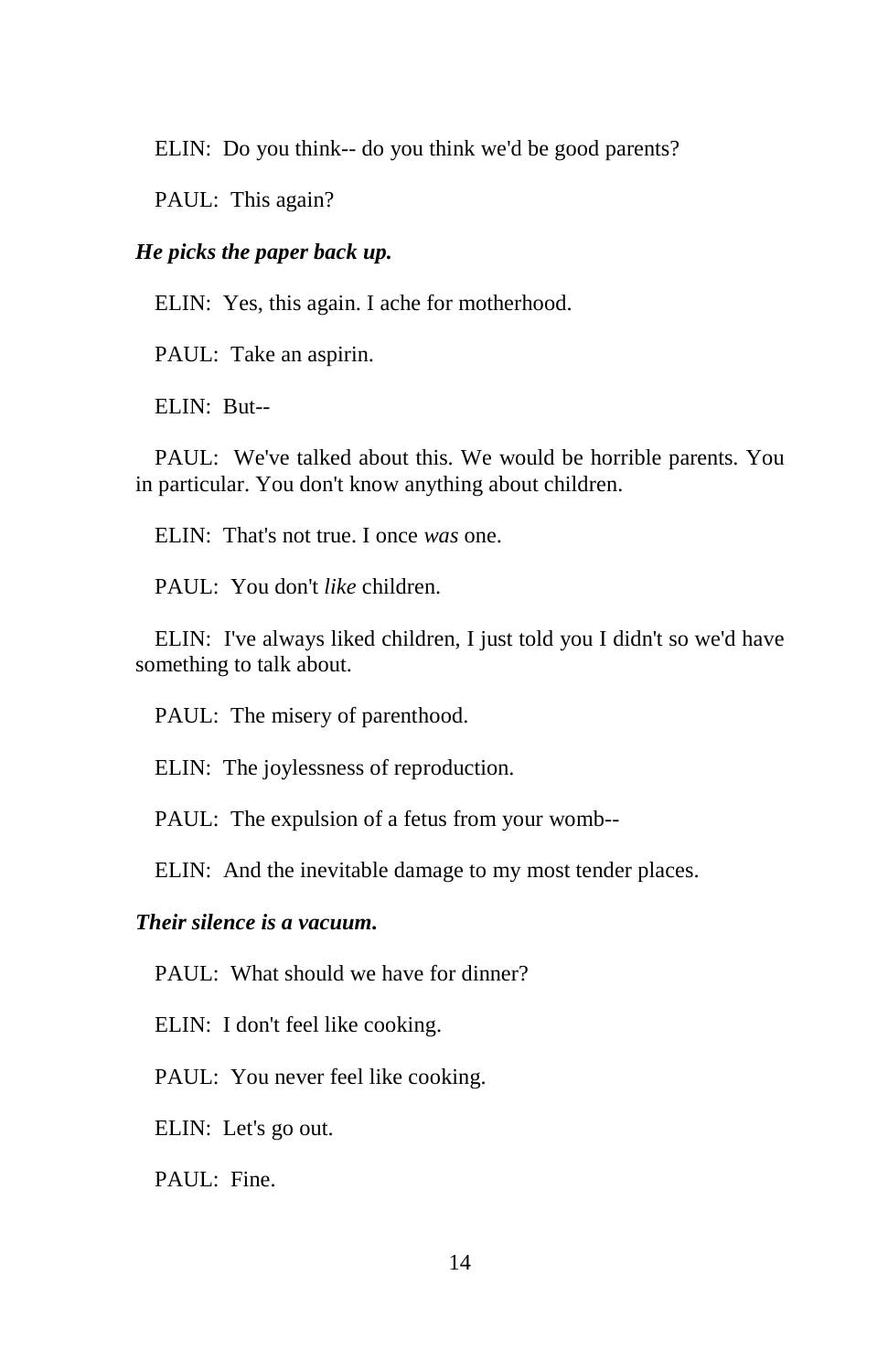ELIN: Where do you want to go?

PAUL: Coach Stop.

ELIN: I went there yesterday.

PAUL: We can go again.

 $ELM$ 

#### *She folds the booties in her lap.*

I'll get my coat.

#### SCENE FIVE

# *Teenage Elin and her high school boyfriend, John. He cannot hear her. Her voice is tinged with the anguish that accompanies car repair. He is, as always, working on a motor he'll never use.*

ELIN: I have not loved you for three weeks now.

#### *He tinkers, meaninglessly.*

I have not loved you for three weeks now.

# *He proceeds with more love than efficiency. She is so engrossed in the drama of this moment that she forgets how funny she can be.*

Don't you care, that I have not loved you for three weeks now?

That I have entwined myself longingly in the arms of a one hundred and seventeen pound *junior*? That I have never let him kiss me but have waited on bated breath for him to try, just try and fill the chasm between us with lips so soft and saliva so sweet it would taste like honey on my lonely tongue?

#### *He injures himself with the auto part.*

That we stood in my father's driveway and whispered poetry of flesh to one another only for my mind to turn to you and regret his touch?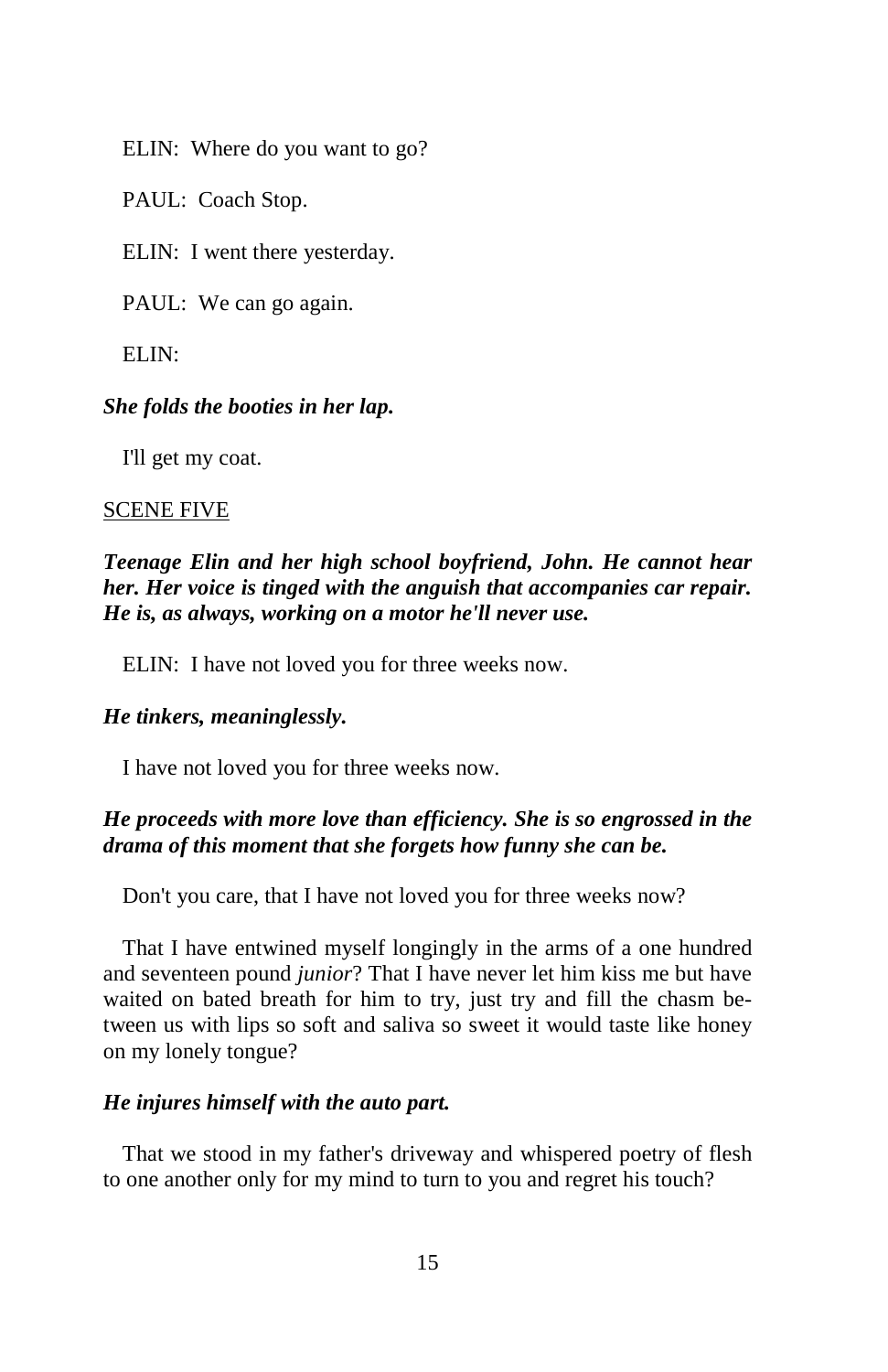# *He looks at her and tips his cap.*

I self-immolate on a pyre which burns for you. A pyre lit by my sense of duty. My skin turned to fire under his fingertips.

# *She stomps.*

You aren't listening to me!

JOHN: What?

ELIN: You aren't listening to me.

JOHN: Sorry, Babes. Just got to get this motor going.

ELIN: Did you know that you are a cliche?

*By this point, her fancy French word is lost on him. He tinkers again, this time with more zeal. This will continue for one year.* 

# SCENE SIX

*Elin. Frustrated. Frustration made worse by being outside in the rain. She decides to think of the most romantic thing she can do at this moment. Since there is no one to touch, to kiss, to hold, she dances.* 

*She wonders if anyone can see her. She decides she does not care. She knows that if they do, they're thinking "Isn't that the most romantic teenager you've ever seen? Isn't she beautiful?"* 

# SCENE SEVEN

*Adult Elin is in one of those moods where you feel particularly bitter for no particular reason and wish that everyone else in the room was dead, or had perhaps died at birth. Both of these options would be acceptable.* 

ELIN:

*She opens a package of oral contraceptives.* 

Seriously?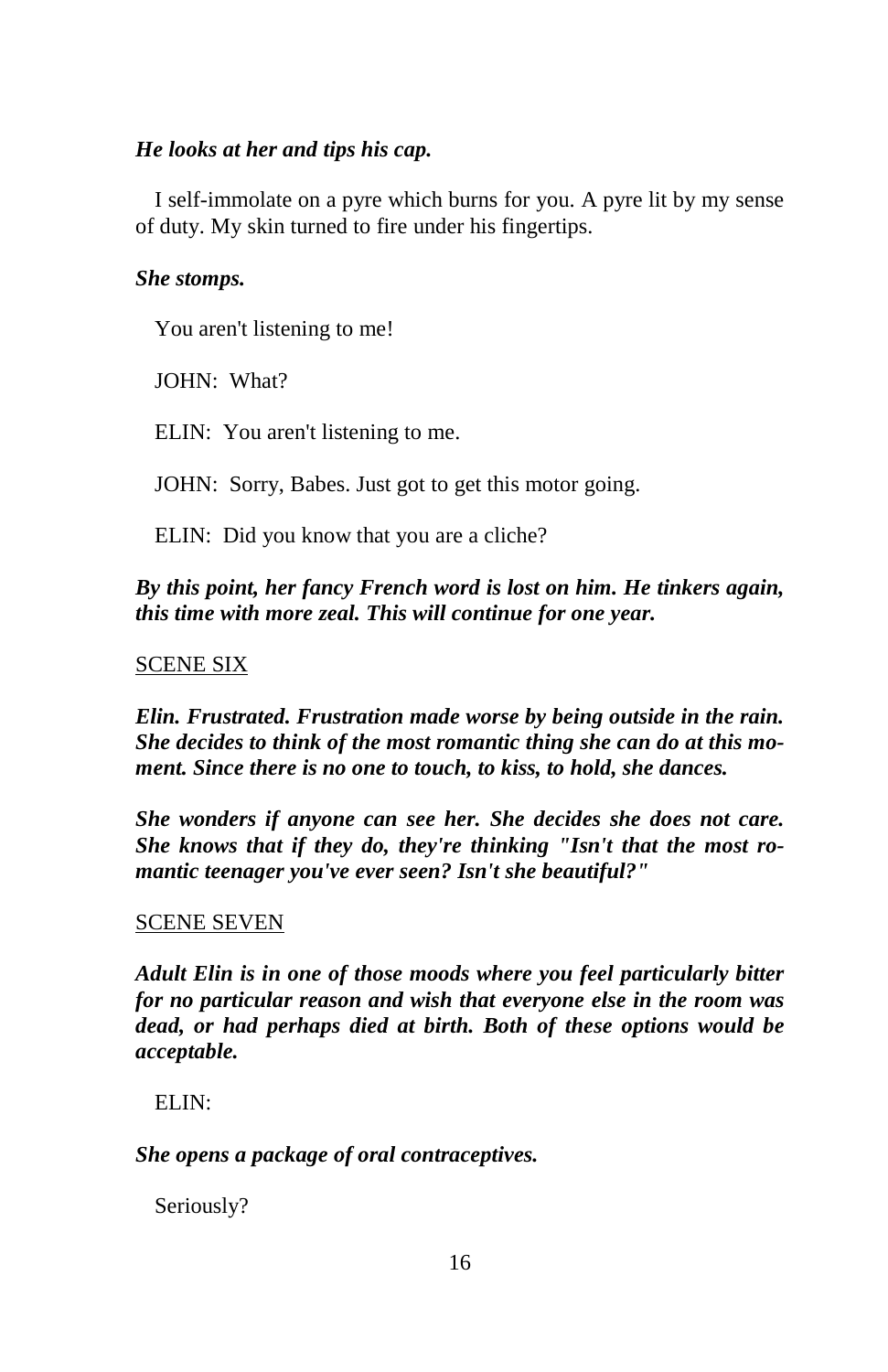#### *Agitated contemplation ensues.*

Paul?

#### *If voice could be atonal, it would be in this moment.*

Paauuwwll?

PAUL (OFF): What?

ELIN: I'm going off birth control.

# *Paul enters.*

PAUL: Okay.

ELIN: I'm out. And I don't want to buy any more of it.

PAUL: Then I won't have sex with you.

ELIN: No, you see, it is *I* who won't have sex with *you*.

PAUL: Then why do you need to be on birth control anyway?

# *The words she needs to assert this decision rest on the top of her tortured tongue. She settles for:*

ELIN: I don't know.

# *She is surprised by the question. She only had answers to "why should you go off birth control?"*

I'm getting fat.

#### *She motions to her center.*

My breasts also. They have become unfeasible.

PAUL: Unfeasible?

ELIN: Unwieldy. Soft mounds of jiggly-ness. Bouncing ironically as I run through the park.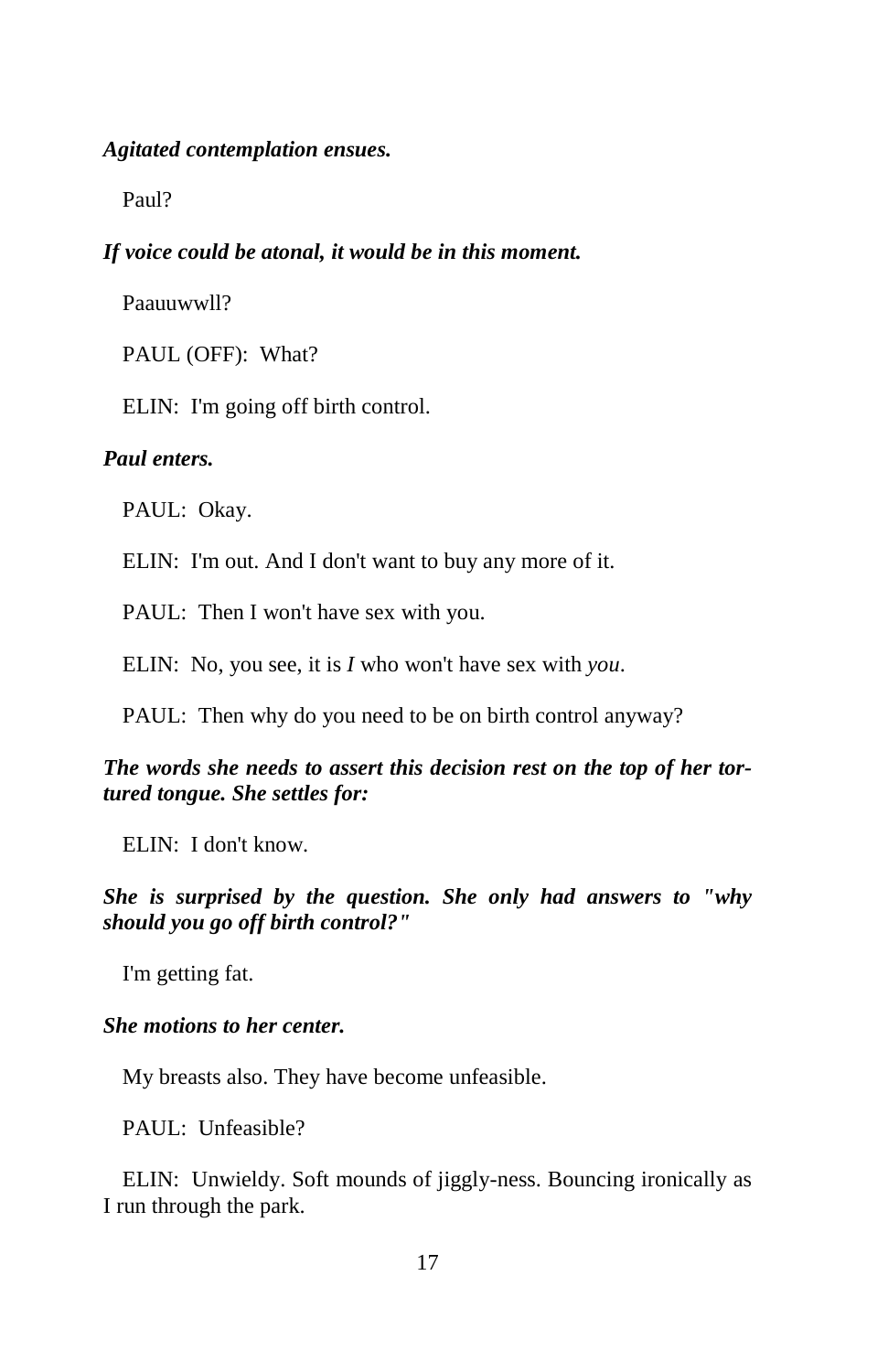PAUL: Elin, you're being--

ELIN: Ridiculous?

PAUL: Asinine.

# *She pauses for a moment to figure out what asinine means in this context.*

ELIN: Asinine?

PAUL: Asinine. You don't even jog through the park.

ELIN: Don't I?

# *She pulls out a pair of white and orange sneakers that look only gently used.*

These don't give me shin splints. I started running again.

PAUL: Good for you.

ELIN: It is. Good for me. I'm hoping the exercise will shrink my rippling womanhood.

PAUL: Don't shrink it too much. Even if we don't have sex anymore, I still find them pleasurable enough to stick my face in from time to time.

#### *He motor boats the air.*

INTERLUDE:

*Adult Elin looks at a painting and it breaks her heart.* 

#### SCENE EIGHT

*College-aged Elin is moving into a dormitory. She spies PRESTON, son of a Latin Teacher, a football hero. She finds him attractive. She develops the rash she gets when she finds someone attractive. She wishes wistfully that she had more control over her endocrine system.*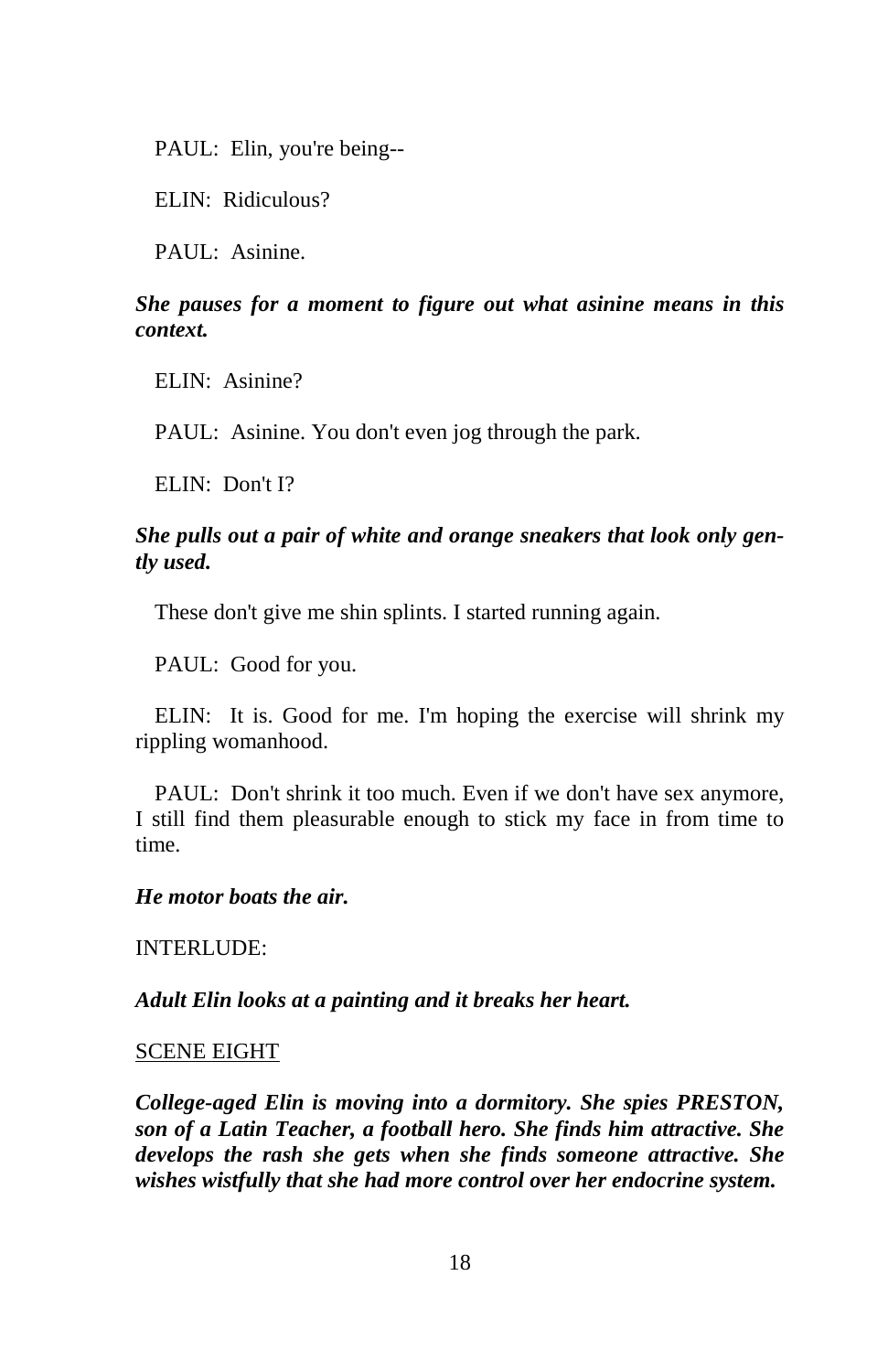PRESTON: Hi. I'm Preston.

#### *He reaches out to shake her hand. No dice.*

ELIN: You are far too eager to touch me. Does this strike you as odd?

PRESTON: I-- umm

#### *He is confused as he is not developing a rash for her.*

I think you know my roommate. Dan. Dan Foster?

ELIN: Oh yes, Dan Foster.

### *She does not know Dan Foster.*

Nice fellow.

PRESTON: Engineer.

# *They make eye contact. The first person to break it loses. Wait, wait. Elin loses.*

ELIN: My name's Elin.

PRESTON: That's a good solid name.

ELIN: It's Scandinavian. E-L-I-N. Ellen.

PRESTON: Nice to meet you, Elin.

ELIN: Nice to meet you, Preston.

*She covers her rash with her left hand. On her left ring finger is a Claddaugh Promise Ring she has no intention of being faithful to the meaning of. He notices the ring.* 

PRESTON: Well, I'd best be off.

ELIN: What are you doing tonight?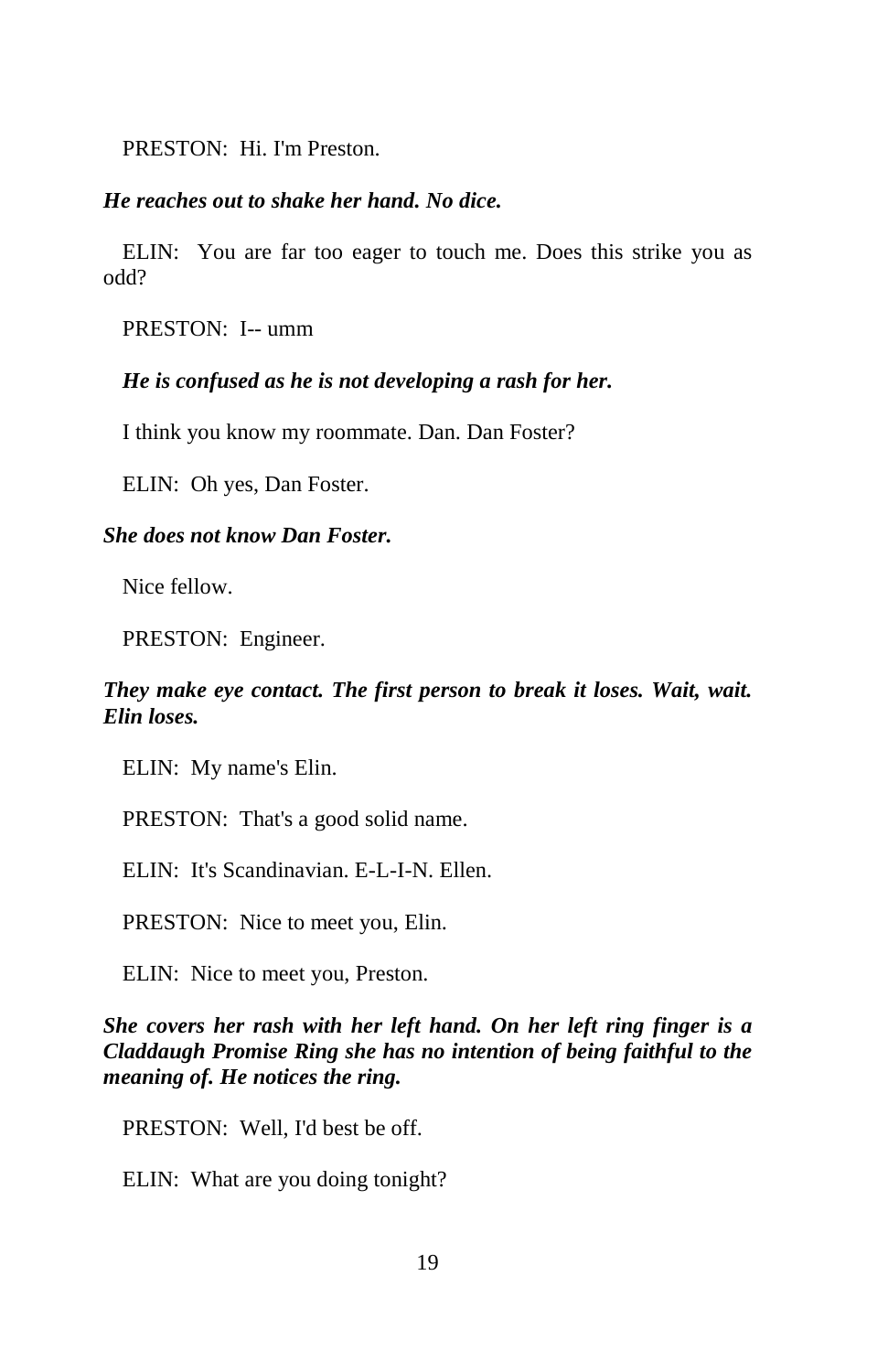PRESTON: Moving in my stuff. Organizing books for classes. Why? Did you have something in mind?

ELIN: No.

# *She thinks of an excuse to see him again.*

It would be nice though, if maybe I had someone to go to the dining hall with.

PRESTON: Sure. I'll see you around six.

ELIN: Super town.

PRESTON: Super town?

ELIN: It's a colloquialism.

PRESTON: Of where?

ELIN:

# *Washington, D.C.*

Washington, D.C..

PRESTON: Oh. Alright. Super town. See you at six.

# *She finally agrees to shake hands.*

*Preston exits with the dignity of at least three princes. Elin is scratching her neck as the rash has spread from her breasts up her neck and behind her ears.* 

# SCENE NINE

*Paul and Elin are organizing a box of pictures. They remember the past and forget it as quickly as one would forget the air as they breathed it. They look at each picture carefully. The ethereal nature of this moment is palpable. They go through this box as if they are searching for reasons, after all this time, to love one another enough. Enough is relative. Enough is enough. When they are through, a mi-*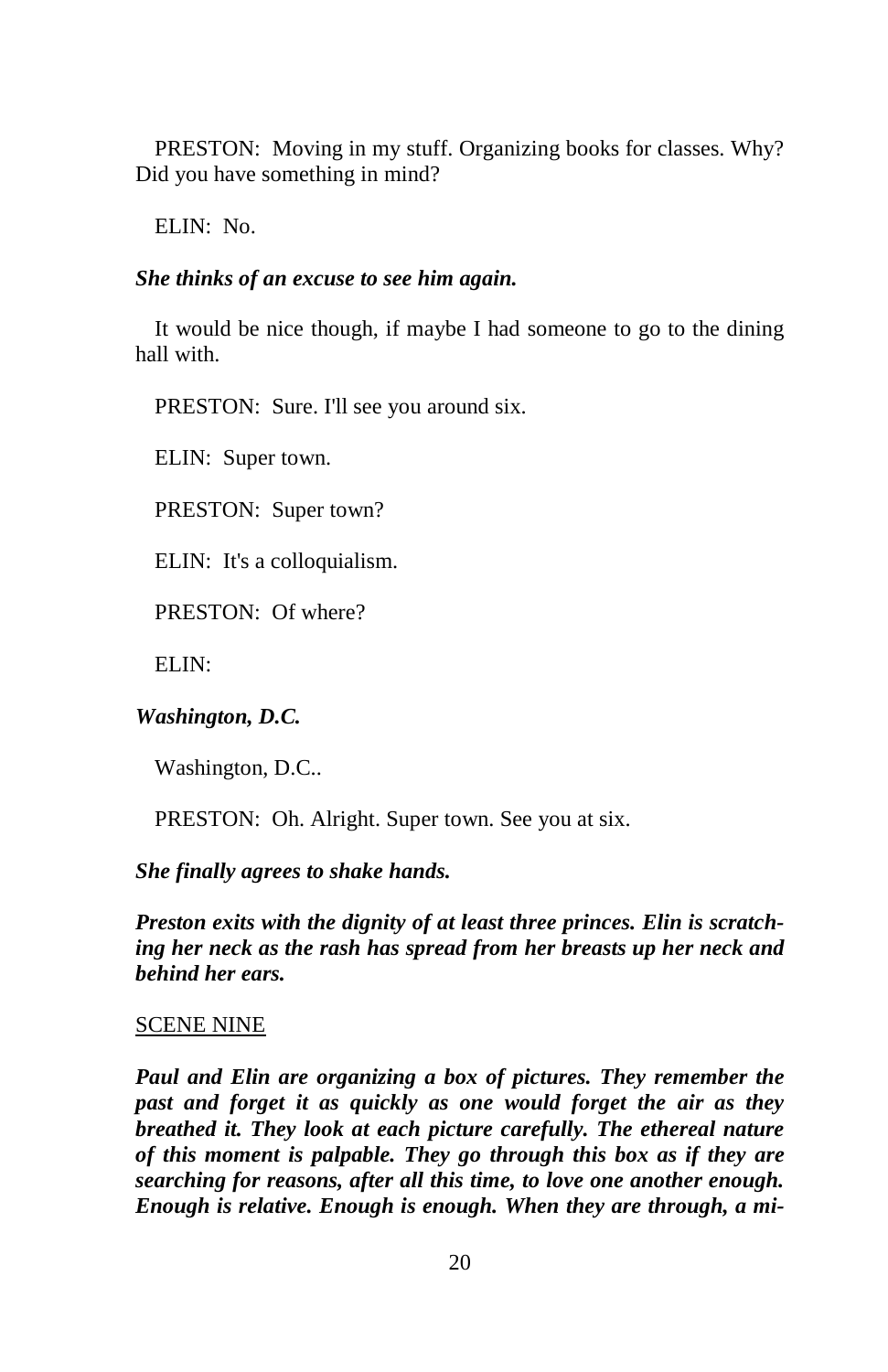*nor act of love is shown and acknowledged. They consider a kiss, but it is suspended in midair, miles and miles above them.* 

#### SCENE TEN

*Elin and Preston are in his bedroom. Layer by layer, clothing is shed like scales until Elin takes off her first bra and Preston is in a tee shirt and boxers. They sit on the bed.* 

ELIN: I will start by kissing you with closed lips.

*She leans to him and comes within millimeters of his handsome face.* 

I will start by kissing you with closed lips.

#### *She becomes a trout.*

PRESTON: We don't have to kiss at all. We can talk. You can stay here tonight. We can watch a movie, a movie you've already seen and you can wittily quote all the lines. Or maybe a different movie. We can watch a movie I've seen and you can be impressed by all the things I know about Ingmar Bergman.

ELIN: Casablanca?

PRESTON: *Ingmar* Bergman.

ELIN: There's a difference?

PRESTON: There's-- yeah. One's a man and one's a woman. Both Swedes.

ELIN: My people.

PRESTON: A beautiful, Nordic people.

ELIN: So encased in ice, they can barely feel themselves.

#### *She leans in once more to kiss him and can't.*

I'm seeing someone else.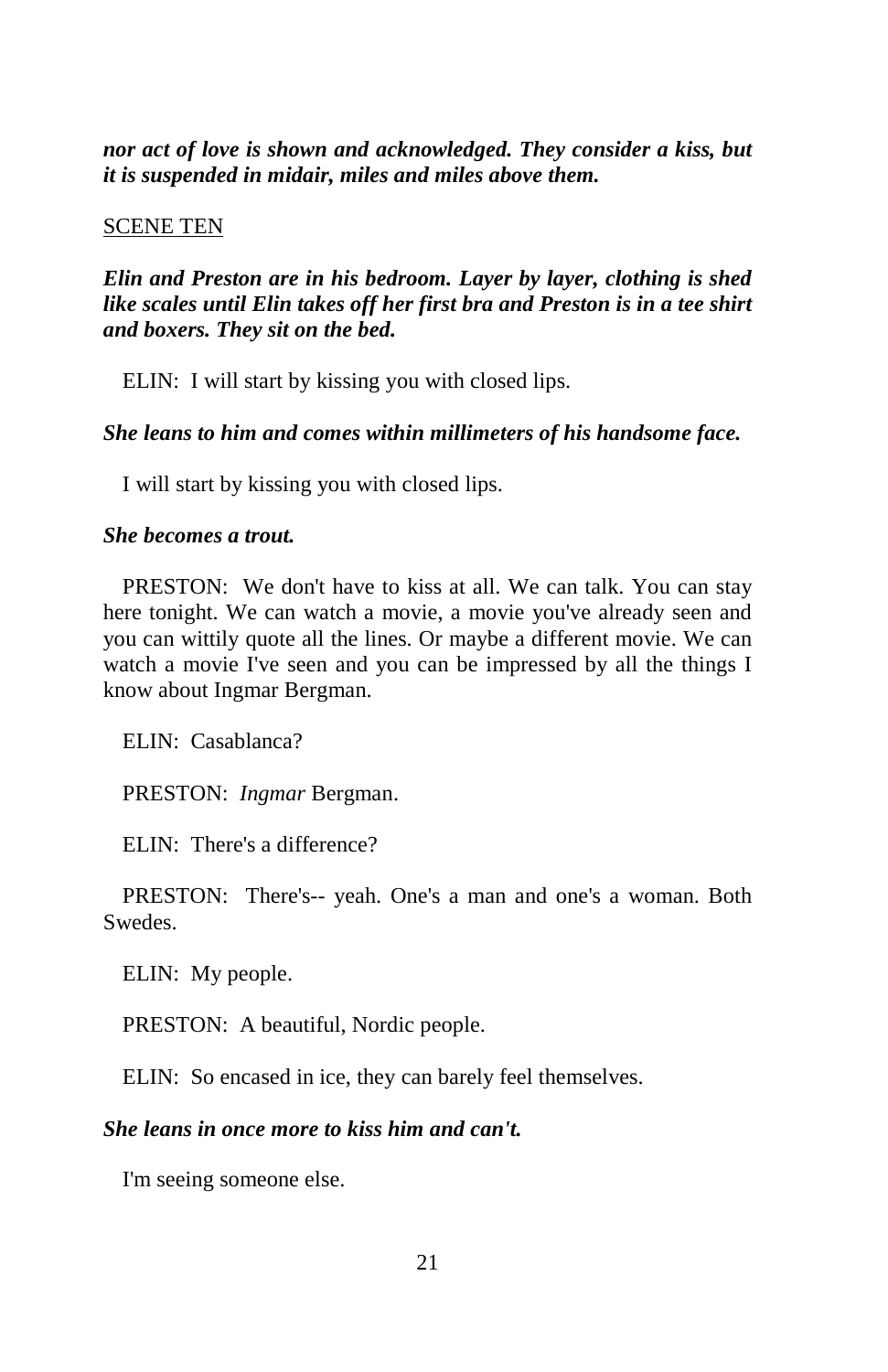PRESTON: I know.

ELIN: You do?

PRESTON: Your ring.

ELIN: Oh that. A Claddaugh ring, *not* from Ireland. Fake garnet. Cheap silver. It changes shape in the heat of my hand.

PRESTON: From a lover?

ELIN: From someone-- Someone far away.

PRESTON: The heart faces towards you and you're spoken for.

ELIN: You turn it out and it means you're free.

*She takes the ring and turns it toward Preston. The burden of guilt lifts from her like a heavy winter coat.* 

I will start by kissing you with closed lips.

#### SCENE ELEVEN

*Elin and Paul. They are thinking about whether they need to talk today, as silence has become the language of their world. They decide it is alright to talk.* 

PAUL: I found the button for your coat earlier.

ELIN: It came off?

PAUL: I was wondering if you wanted me to sew it back on.

ELIN: You sew?

PAUL: Not admittedly. Although I've been known to hem a pant leg or two from time to time.

*Elin is stunned. In all the years she's known him, loved him, she did not know of this secret gift. It is like opening the last present on Christmas morning.*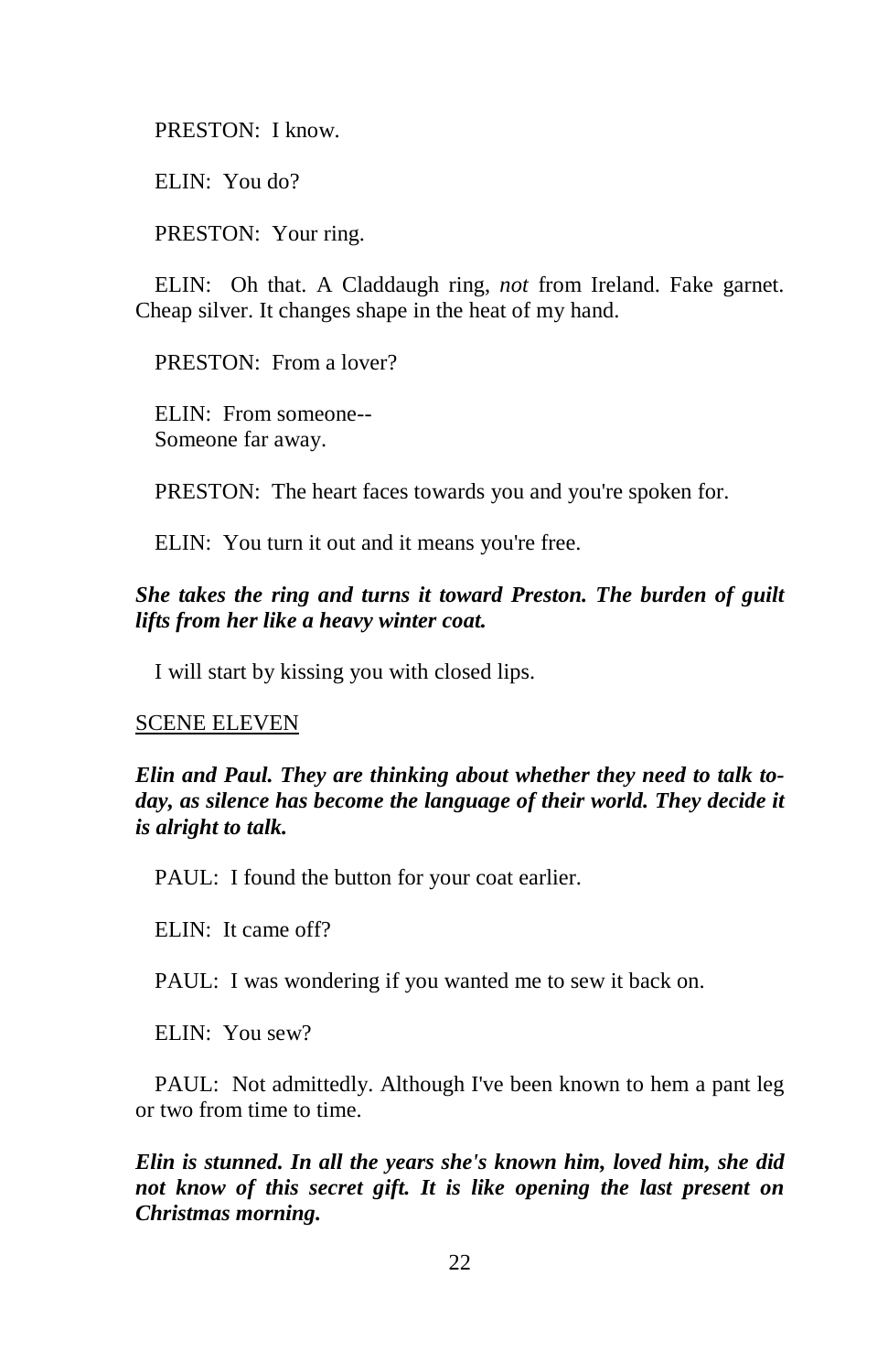ELIN: I would be annoyed that I've been keeping the tailor in employ for so many years, but I'm tickled to death you can fix my button.

PAUL: I ought to be good for something.

#### *Stinging like nettles.*

ELIN: You're good for so many things that I dare not begin to name them for fear I would never be able to quiet myself.

PAUL: Elin.

ELIN: What did I do?

PAUL: Nothing.

ELIN: Are you quite angry with me?

PAUL: I've never been angry with you one day, not one day in my life.

#### *He gets her coat and gently lays it somewhere that he can mend it.*

Can you get me thread? A needle?

ELIN: Yes.

#### *She retrieves a sewing box with the world's most important thread.*

Here.

#### *She hands it to him the way one would give a newborn child.*

PAUL: Do you want me to affix an anchor button to the back side?

ELIN: I want you to do what's best. I trust you. I trust you will be able to mend my clothing.

PAUL: I haven't done this in awhile.

ELIN: I can wait.

#### *She holds her breath.*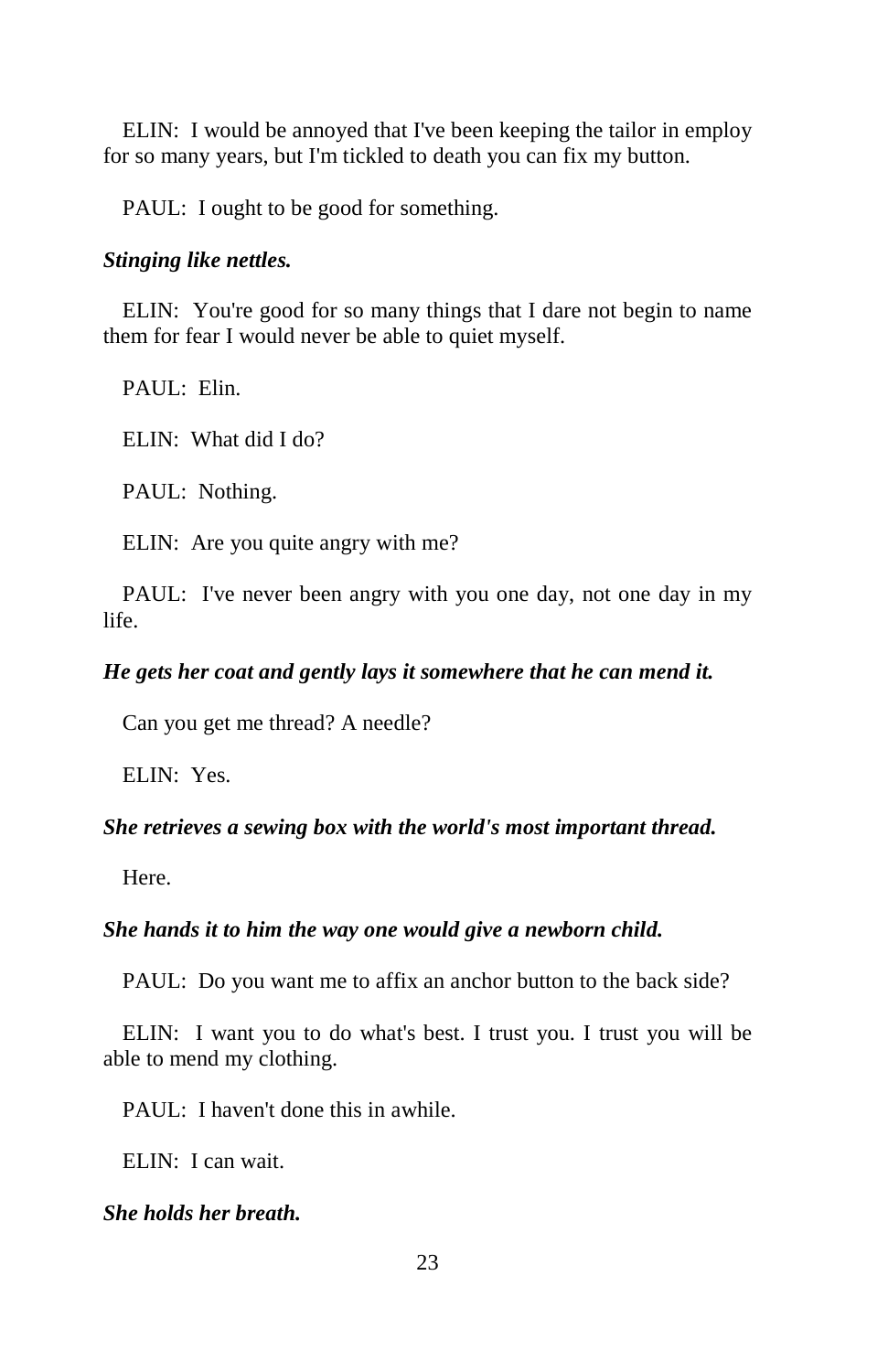May I watch you? May I see you work?

PAUL: If you promise to be very still, yes.

ELIN: I promise.

PAUL: Alright. Here we go.

*The coat is mended in time. Paul becomes an artist in this moment and he is so brilliant, it makes the whole room shine.* 

#### SCENE TWELVE

*Teenage Elin. Her boyfriend, John sits with his car parts and tinkers mindlessly for excessive amounts of time.* 

ELIN: John?

#### *He does not hear her.*

John?

# *He barely sees her.*

I have not loved you for one year now.

#### *Nada. He is lost in his own worthless enterprise.*

I have not loved you for one year now.

#### *Nichts. His transmission is more important than she ever was.*

Don't you care that I have not loved you for one year now?

#### *He cleans his ear with a screwdriver.*

That I have found guilty bliss in the arms of some guy from my dorm who is roommates with my roommate's friend? That he and I lay beside one another exchanging soft, sweet, closed-mouthed kisses? That I tried desperately not to think of you, or *Olivia* the girl whose naked pictures I found on his computer while I was checking my email?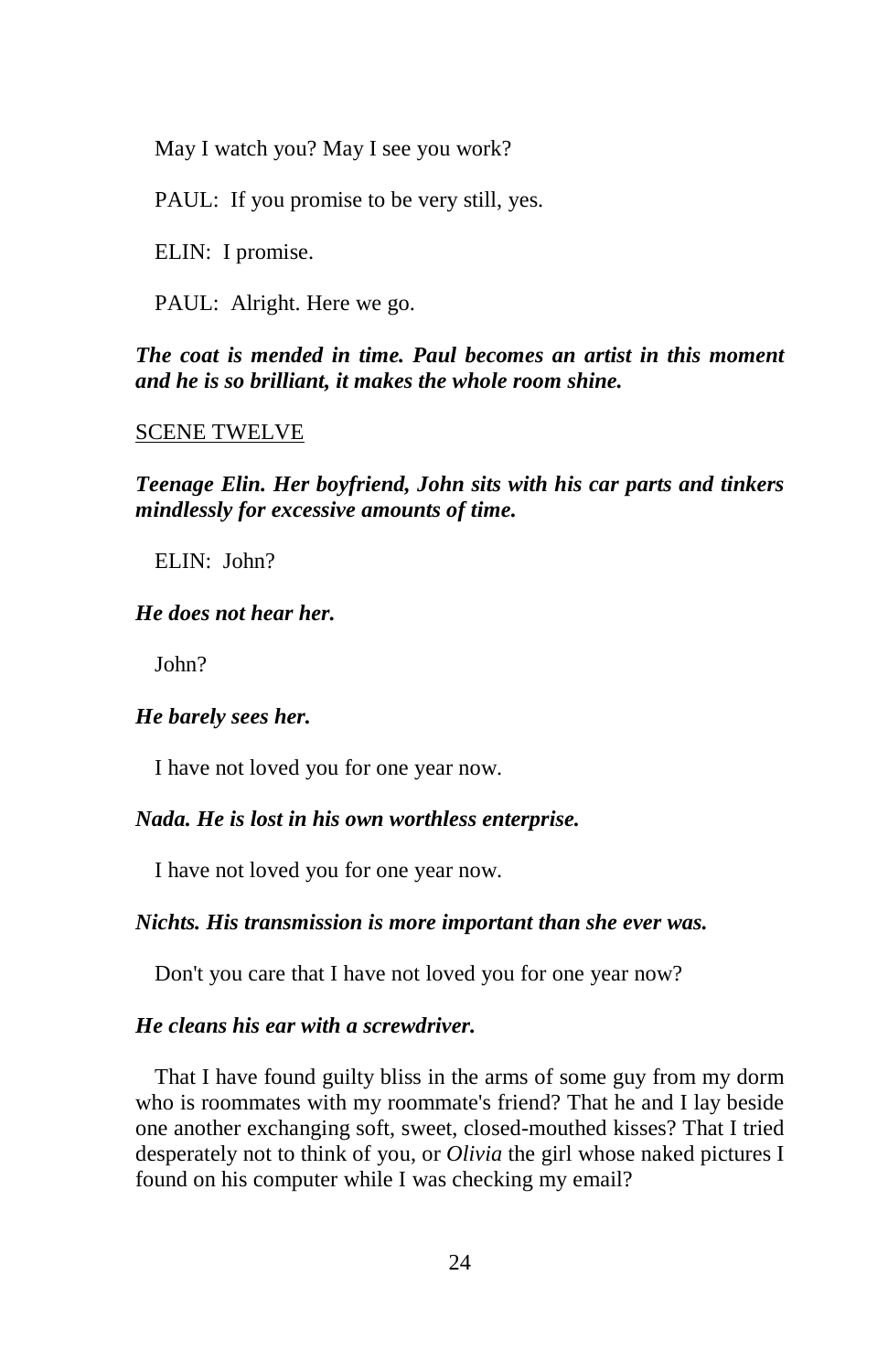#### *He wipes whatever was on his screwdriver on his pants.*

The shame, John. The shame of it all is that you are the world's worst boyfriend, but because I fucked you first, I have to *keep* you?

#### *He goes back to fixing whatever he fixes.*

We sat up the other night, Preston and I, late in my hallway, and he was wearing this *ugly* sweater and before we could leave for fall break I think he told me under his breath he *loved* me and I wanted so badly to say it back but you're here. You're here on my finger and I knew, I knew if I could just make it back home, I would come up with a reason to tell myself why I loved you so damn much that I couldn't let you go for a beautiful man, with beautiful thoughts, with naked pictures of a beautiful girl in a place not well hidden on his hard drive.

#### *The task at hand is heavier than love.*

You will ruin me for all other men.

#### *He finds success. He celebrates. This continues for another year.*

#### INTERLUDE:

#### *Adult Elin looks at a painting and it breaks her heart.*

#### SCENE THIRTEEN

# *College-aged Elin and a young lady, TAYLOR. Taylor is as smart as she is beautiful. They sit beside each other on a bench.*

TAYLOR: I was reading this book on the nature of blah blah blah blah blah blah blah--

ELIN: If you don't mind, I think I'd rather just sit quietly.

TAYLOR: I have lots of thoughts on blah blah blah blah blah blah blah blah blah--

ELIN: You are smart.

TAYLOR: And sad.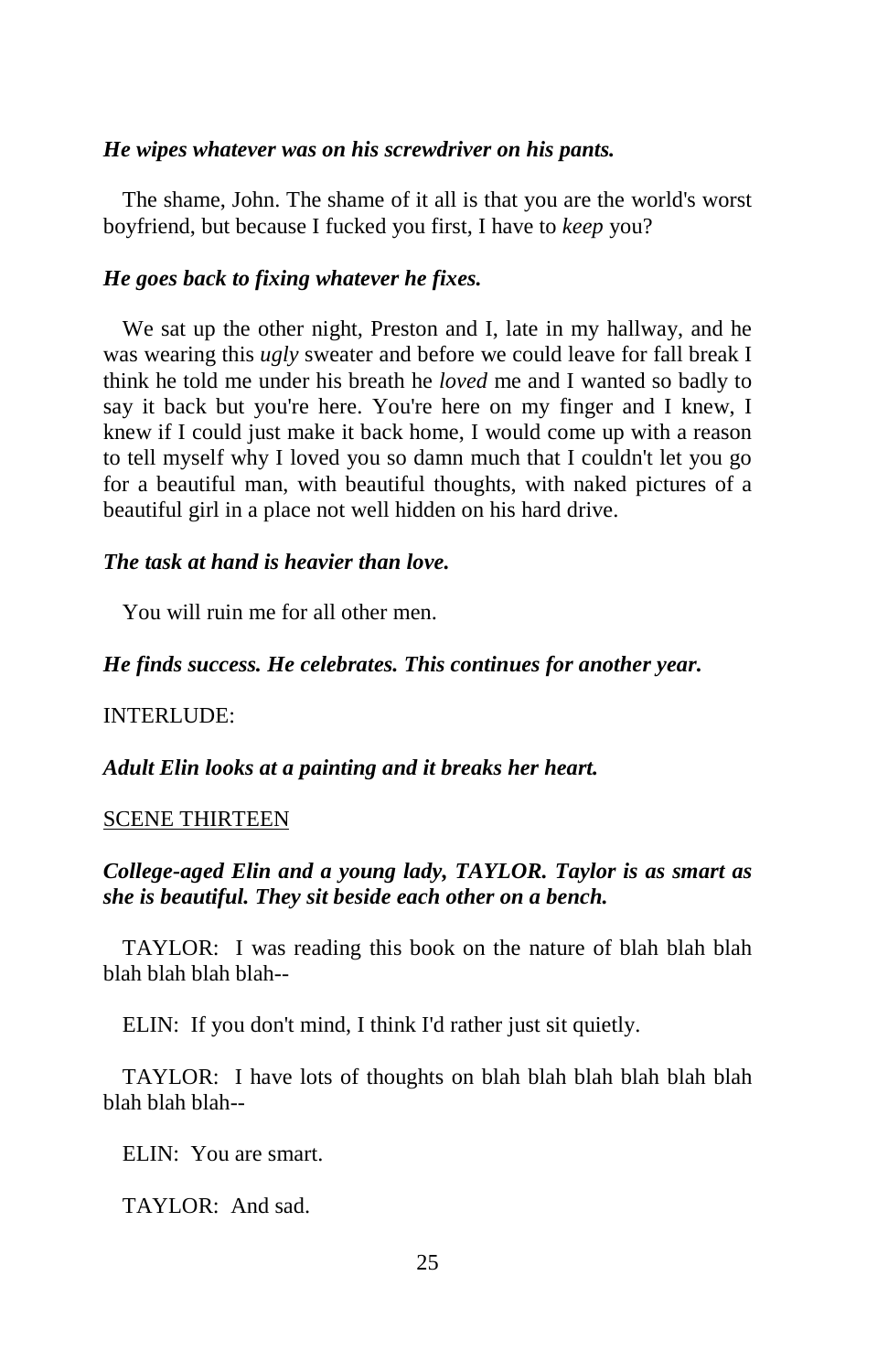ELIN: Smart and sad.

TAYLOR: Have you given much thought to your post graduate work? I recently took my LSATs and I scored in the ninety-eighth percentile! Can you believe it? The ninety-eighth percentile!

ELIN: I've always thought the world should have more lawyers.

TAYLOR: I was thinking about going into public policy. Start from the bottom. Fight social injustice blah blah blah blah blah blah blah--

ELIN: I liked you more when you were less idealistic.

TAYLOR: Idealistic?

ELIN: You're a vegan and I can't handle your self-righteousness.

TAYLOR: You're blunt.

ELIN: (*Curiously*:) Do you like this in a person?

TAYLOR: I'm not confrontational.

ELIN: You're going to be a lawyer.

TAYLOR: But I'm doing this for the good of blah blah blah blah blah blah blah-- And as for being a vegan, you can hardly fault me for that--

ELIN: I see.

TAYLOR: I mean, how would you like it if you were a baby calf ripped away from you mother, only just having learned to suckle from a teat that would be pumped for the benefit of some other, parasitic species?

ELIN: My mom didn't breast feed me so--

TAYLOR: That's not the point--

ELIN: I mean, she didn't even try to breast feed me, so I know she wouldn't have let anyone pump her breasts for the benefit of some other species--